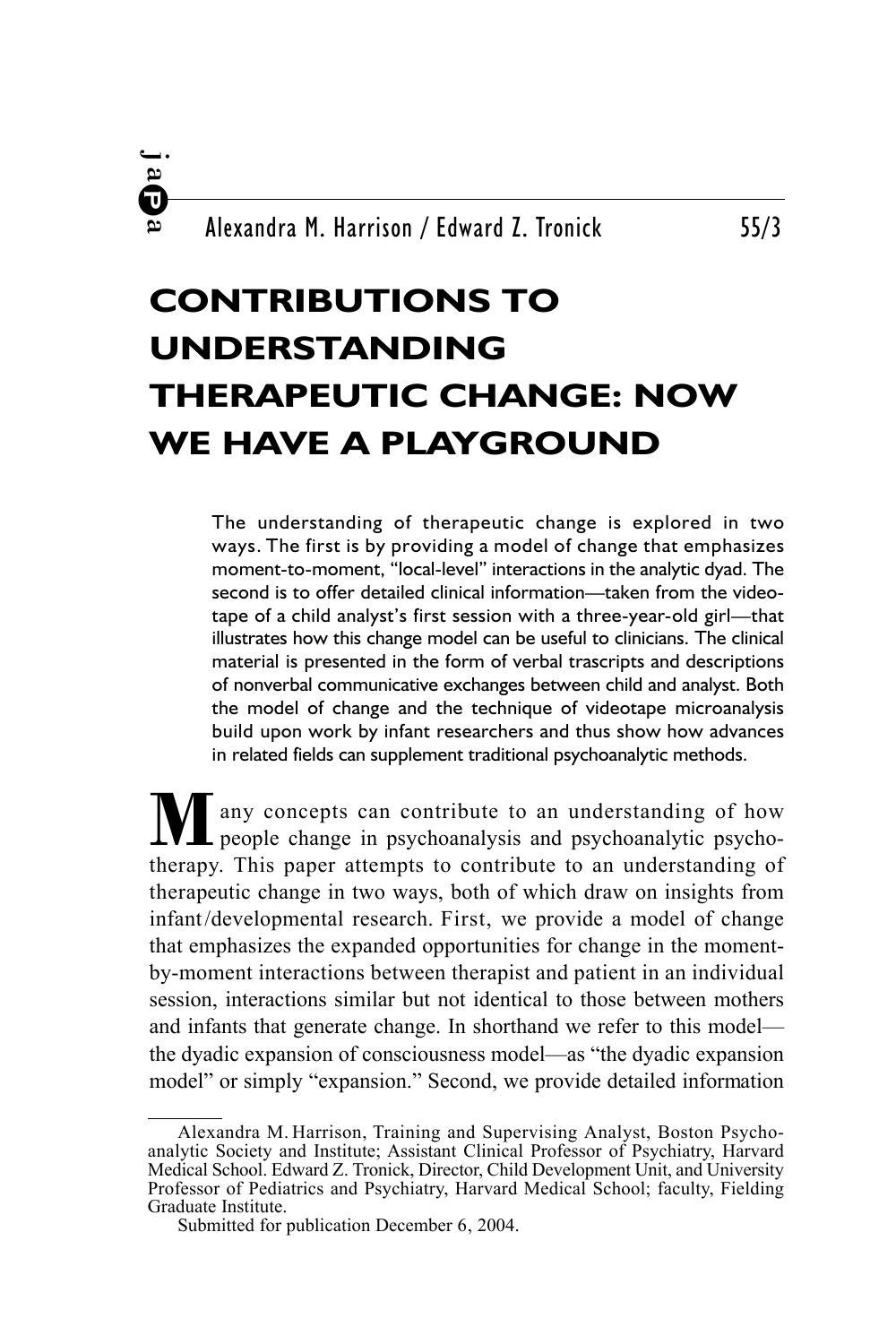on change drawn from a videotape of a child analyst's first session with a three-year-old girl ("Kate") to illustrate how this model of dyadic expansion can be helpful in understanding therapeutic change.

Kate, who had witnessed the World Trade Center attack on television in the absence of her mother, suffered from severe separation anxiety disorder and sleep disturbance. In the reported session with Kate, change can be appreciated first in her enhanced capacity to play freely and to represent symbolically in her play the traumatic image of people jumping, and then in her creation with the analyst of a "safe playground" where children can jump "safely" and "softly."

Videotape information has long been used by infant researchers to explore interactions between mothers and infants (Stern 1985; Tronick et al. 1978; Tronick and Cohn 1989; Weinberg and Tronick 1994). Here we intend to show how the dyadic expansion model of the momentto-moment change process, and the related videotape analysis, can supplement psychoanalytic tools used to understand therapeutic change. Many important elements of the psychoanalytic process cannot be observed on videotape but can be usefully explained by existing theories. For example, videotape cannot record the private inner world of the patient or the analyst (Modell 1993), nor can it record meanings in the intersubjective space that are mutually created (Winnicott 1971; Mitchell 1997; Ogden 1994; Aron 1996). Nevertheless, modeling and examining the micro-exchanges that take place between therapist and patient as revealed on videotape can provide important insights into the nature of their therapeutic interchange, and into how change occurs (Harrison 2003; Tronick et al. 1998).

We will begin with an overview of the clinical material from the videotaped session. This material is derived from seven three-tofour-minute clips captured from the videotape of the entire session and consists of the verbal transcript, as well as descriptions of some of the nonverbal behaviors of the dyad. Next we will present the model of dyadic expansion of consciousness, after which we will demonstrate how this model can be used to better understand some of the change processes illustrated in the videotaped clinical material. We conclude with some thoughts about how theory and observation of clinical material continue to evolve in a mutually enhancing interaction to offer us new opportunities to understand the process of therapeutic change.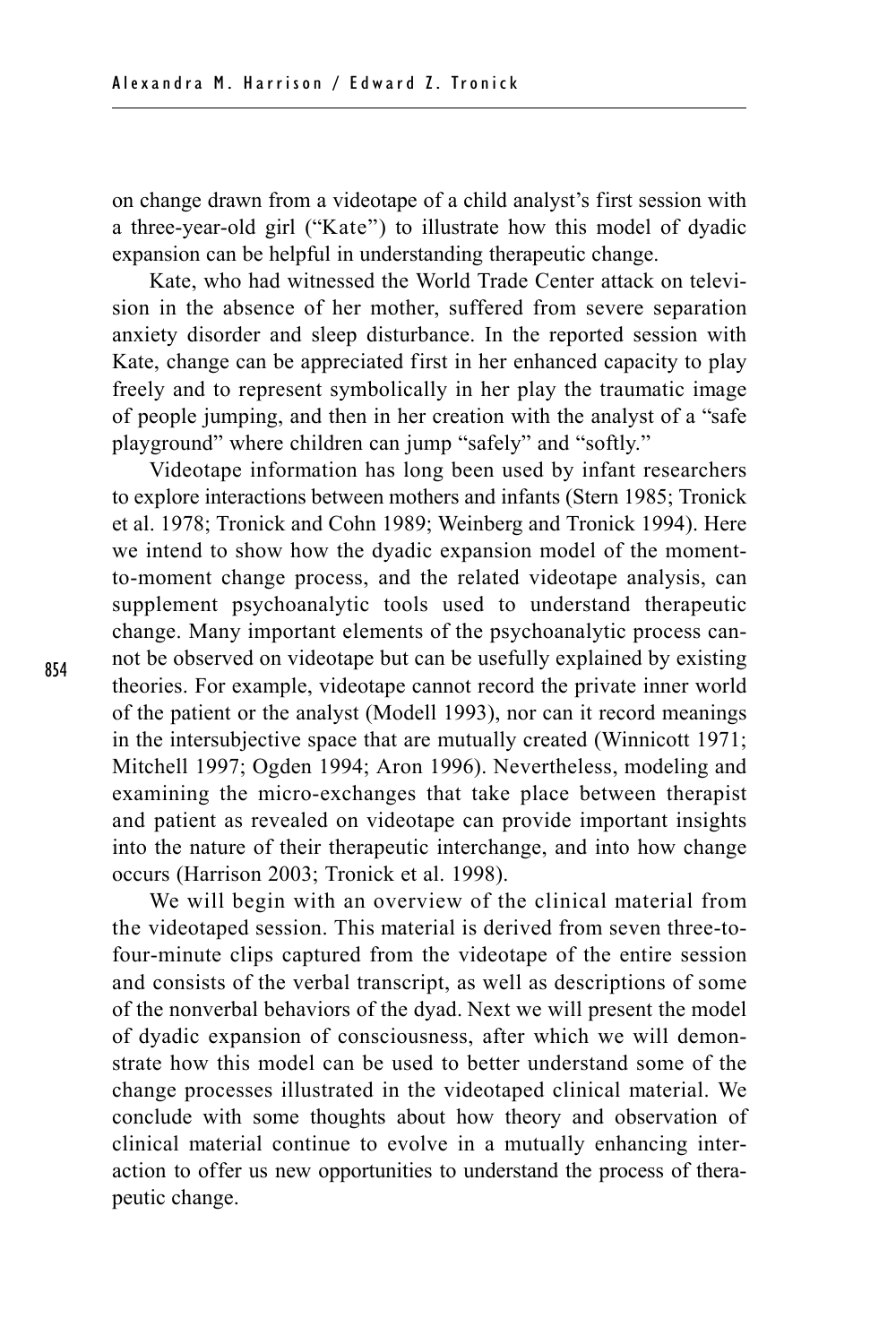## **THE CLINICAL SESSION**

#### *Introduction*

At two years, nine months of age, Kate viewed the September 11 attacks on television. She saw planes crashing into buildings and people jumping out of windows. Kate developed symptoms of panic attacks and flashbacks. She told her mother, "Get those planes out of my head!" She also suffered from stammering, a severe sleep disorder, and separation anxiety. The context of the events of that morning include the absence of Kate's mother, who had gone to the hospital for a minor medical emergency, the absence of her father, who was taking her older brother to his first day of school, and the absence of her grandmother, who accompanied Kate's mother to the hospital. Her grandfather was the adult taking care of Kate that morning. Kate's immediate family consisted of her mother, her father, and her four-anda-half-year-old brother.

#### *Summary of the Session Derived from a Review of the Videotape*

Kate begins this session, her first, by avoiding the toy airplane and the doll house that have been provided, turning her back on the analyst (Alexandra Harrison), and playing a pretend game of filling up cars with gas from the gas pump of a toy garage. She is taking both roles—that of the driver in need of gas, and that of the gas station attendant, the supplier of gas, and she is using different pretend voices to represent them. The analyst attempts to enter Kate's gas station play, using a pretend voice similar to hers and asking, "Excuse me, excuse me, can I have some gas?" Through a repetitive sequence of small exchanges about asking for and receiving gasoline for different cars by different pretend owners, Kate and the analyst make a connection that leads to a movement in the play to a more active car race with small dolls. Kate pronounces one car the winner. The analyst refers to the other car, saying, "It isn't much fun to lose," and makes a pretend crying sound for the losing car. Immediately after this, Kate tells the analyst's dolls, "We're going to the circus. Would you like to come with us?"

Kate pronounces the doll house to be "the circus" and explains that there are people "lookin' out the windows." This is the first image that could be recognized as the World Trade Towers. The analyst brings three dolls to the circus. In another sequence of repetitive play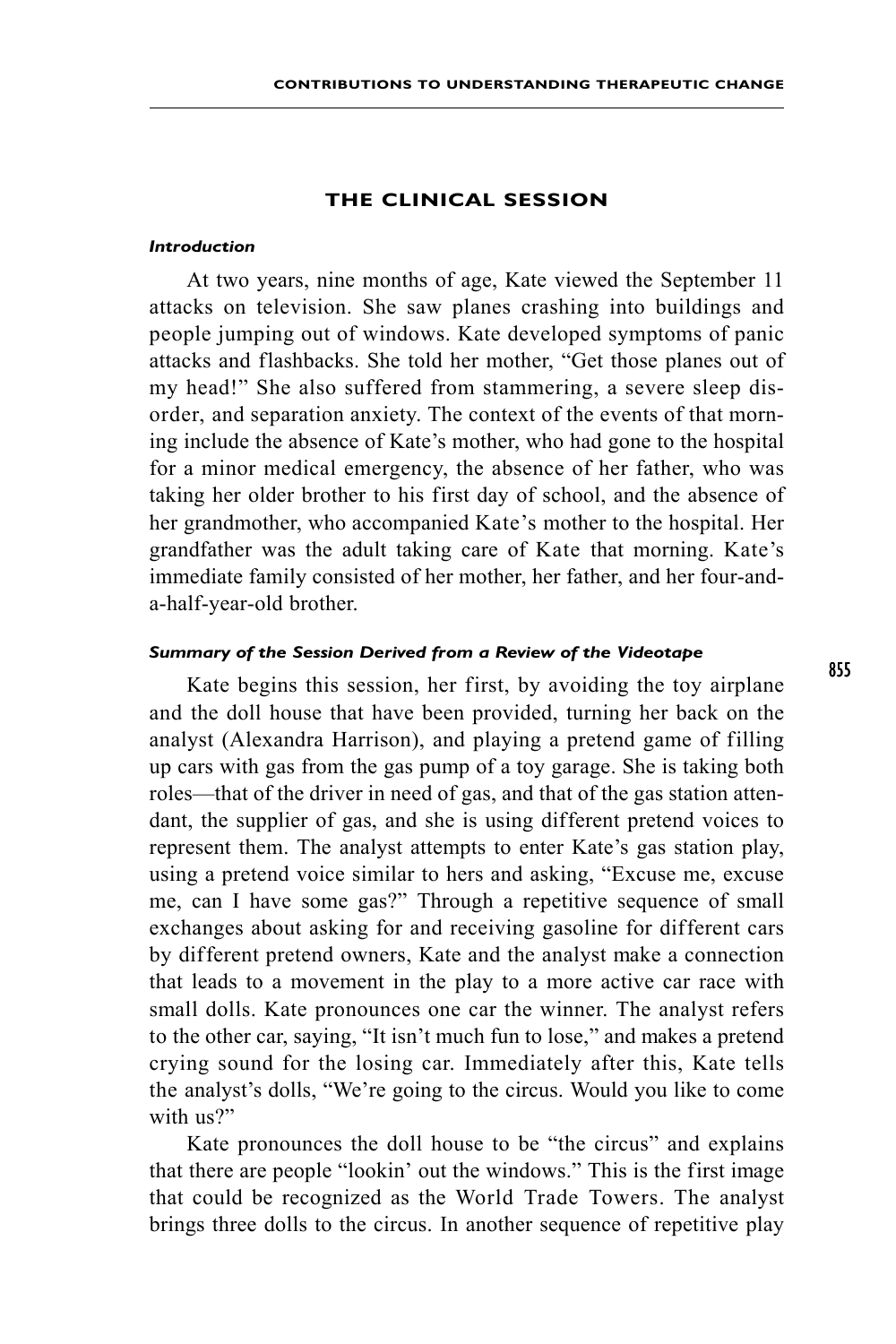moves, the analytic pair elaborate three kinds of jumping down— "jump," "slide," and "slide-jump."

The doll house play leads to a greater freedom of movement and use of space in the playroom, and to Kate's suggestion that they build a "playground." Together Kate and her analyst build a playground, into which the doll children jump. When the analyst introduces the theme of hurt by making one of her dolls say "Ow!" after his jump, Kate leans over close to the doll and says, "Do you know why you said 'Ow!'? You said 'Ow' because you took too big a jump. You were supposed to take a little jump." Kate and her analyst repetitively practice little jumps with their doll children, and Kate declares the playground to be a place where people are free to jump safely: "You can do [even] big jumps when you're inside the playground," she says.

The session thus ends with Kate able to open up her rigid meanings of what happens when little girls are separated from their mothers—perhaps something like "their mothers jump down from big buildings and are gone forever"—and to create with her therapist new, more adaptive meanings about separations: that children can find a safe "playground" where "you can do [even] big jumps." How did this shift come about?

# **TRONICK'S MODEL OF DYADIC EXPANSION OF CONSCIOUSNESS**

The dyadic expansion of consciousness model conceptualizes growth, in normal development as well as in psychotherapy, as occurring when two individuals interact in a way that results in the disorganization of old meanings and the emergence of new meaning (Tronick 1998, 2004). Whereas the psychoanalytic model offers perhaps the best insight into the private world of the individual, the dyadic expansion model offers an additional way of understanding how the private worlds of patient and analyst interact to create change. The expansion model defines general principles of meaning-making that are isomorphic for psychoanalytic treatment and infant-caregiver exchange. This is not to say that all or even most of the observations made by infant researchers can be applied to psychoanalysis; indeed they cannot. Instead, this model identifies general principles of growth and development based on dynamic systems theory that can be used in these two different domains in which change is central. The two sets of evidence, the data to which these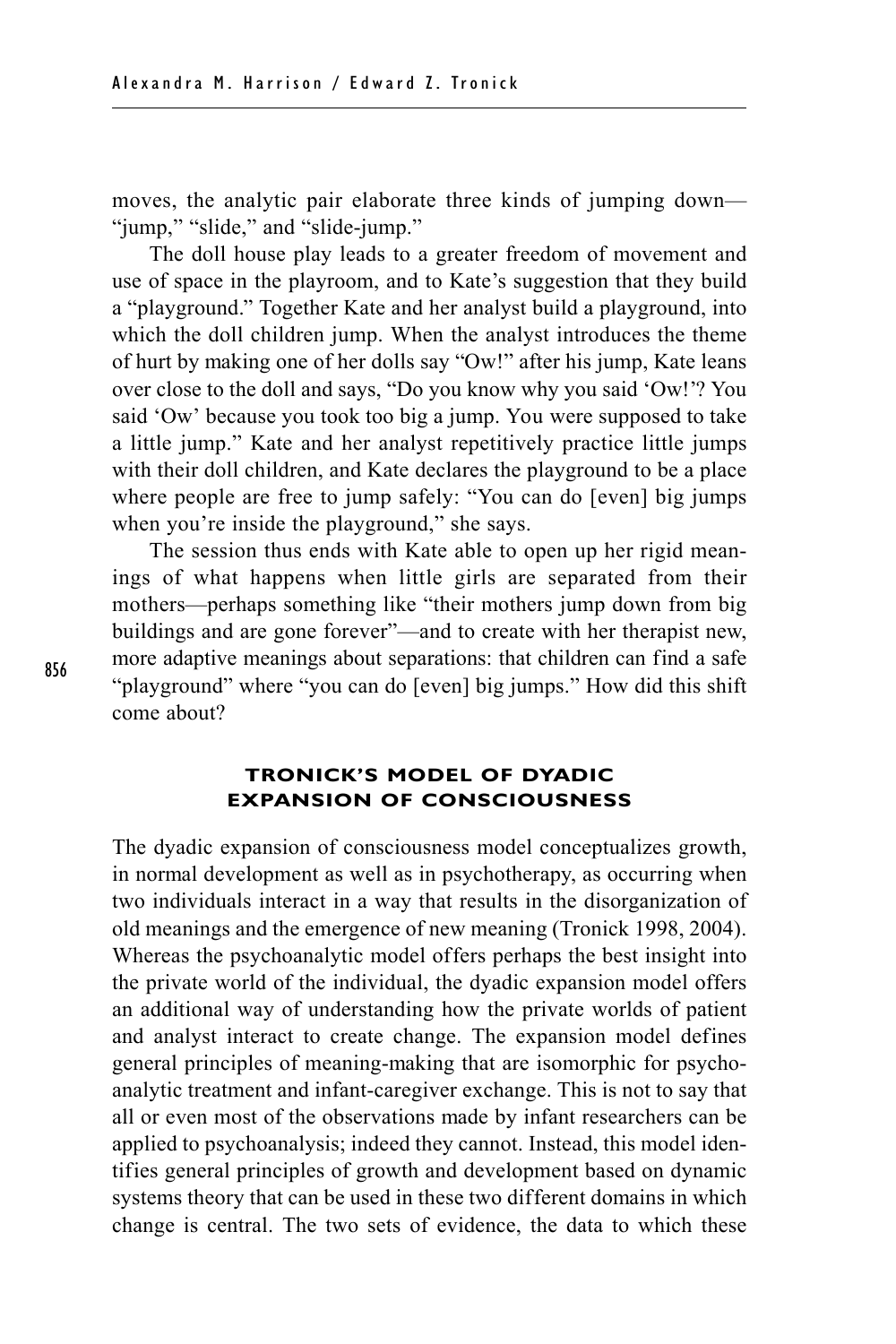principles can be applied, are obtained by different means—by psychoanalytic or psychotherapeutic practice and by direct observation. Hence, the expansion model offers a way of understanding data about the psychoanalytic change process collected in a different way, through applying the same overarching organizing principles derived from dynamic systems theory.

In the dyadic expansion model, new meanings are co-created during ongoing messy exchanges of age-possible meanings from each individual's sense of the world (Tronick 2004). The exchanges are messy because whatever the form of the meanings—words, actions, gestures—they are neither fully formed nor fixed, and because the meaning-making process is difficult, demanding, and messy. Nevertheless, when the meanings come together, a dyadic state of consciousness emerges in which both individuals' meanings are mutually apprehended and coordinated.

In this model, humans are understood as open systems that cocreate meanings either internally (in their private world) or with others (in their relational world) to modify their own states of consciousness. These states, which are not necessarily in awareness, are the momentby-moment states of being and acting in the world. The co-creation of meaning is a bit-by-bit, continuously occurring process. This ongoing evolution of states of consciousness is necessary in order to fulfill the basic theoretical requirement of open systems—to continue to exist, open systems must maintain or even increase their coherence and complexity. When new meanings are co-created, the individual's state of consciousness is expanded, and the individual's sense of the world becomes more whole and complex.

The mind is a complex system, hierarchically organized, with both upward and downward influences connecting its many levels, each with unique emergent properties. Dyadic expansion holds that nonstatic, changing meanings exist at each level—in the body, in actions, in the dynamic unconscious, in the nonconscious, and in the conscious. These meanings are implicit or explicit in varying degree, and each of these forms of meaning brings the past into the present, makes sense of the individual's place in the world, and guides future actions and sense-making. As meanings emerge from one level to the other, they take on new emergent properties. No level is fully privileged. Thus, even if one were to assume that fixed, fully formed unconscious meaning exists (an assumption we do not make because meanings are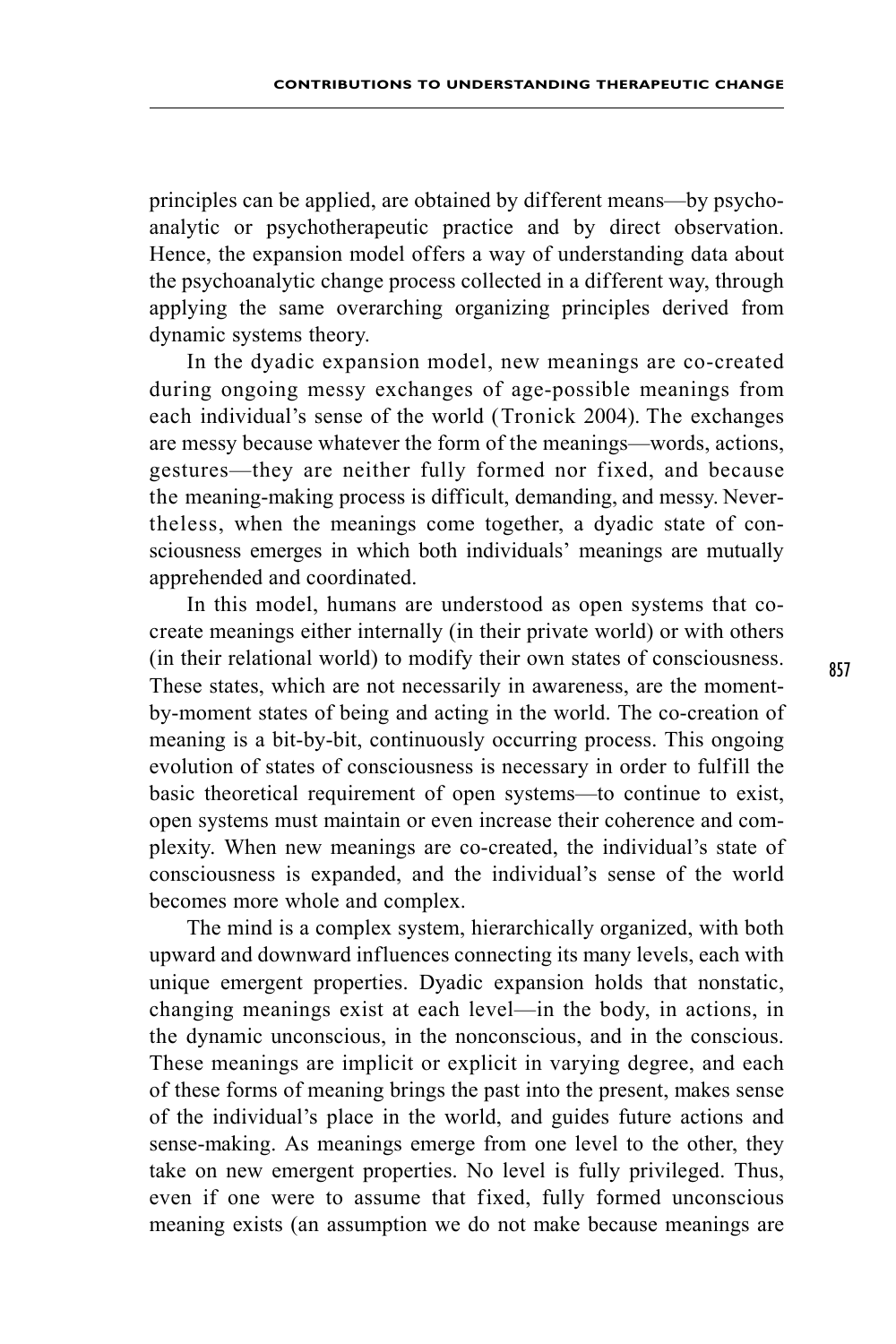mainly fuzzy and messy), as the meaning is brought into consciousness it takes on emergent properties associated with the conscious level of the mind. These new properties, such as symbolic forms, represent a change from the meaning's unconscious form. In turn, the meaning is immediately acted on by the patient-analyst dyad and changes further. Finally, the now dynamically changing conscious meaning transforms the still fluid unconscious meaning by way of downward causality (Freeman 1995, 1999).

But not all new meanings lead to expansion. Some constrict and rigidify the individual's sense of the world, and the person's state of consciousness loses coherence and complexity. In the language of open systems, the state of consciousness dissipates (Stengers and Prigogine 1997). There is a violation of the first principle of open systems theory—to maintain organization and grow. In consequence, the individual experiences a subjective sense of loss of freedom, of chaos and anxiety. The person anticipates loss of organization and the perception of impending annihilation. However, there is another origin of anxiety predicted by open systems theory, and this origin is change itself. The process of co-creating new meaning out of messiness always threatens dissipation of the level of coherence and complexity previously achieved, with a consequent—at least temporary—loss of organization. Thus there is an experiential conflict between expansion and shrinkage that accompanies the psychodynamic conflicts that are also part of the meaning-making, and these domains of conflict influence each other.

In the case of trauma, the event may be beyond the capacity of the individual to make sense of in a manner that expands his or her state of consciousness. But since the individual must always attempt to make sense of experience, the sense may be rigid, impossible to integrate into an ongoing state of consciousness, and closed to the meaningful input of others—what clinicians would call a dissociated meaning. In order to maintain this defensive isolation—to maintain as much coherence and complexity as possible—the individual further limits communication that might allow access to the dissociated meaning and other disorganizing meanings. The result is further deterioration of the individual's meaning-making.

Although the subjective sense of the world accompanying a state of consciousness is that of stability and certitude, states of consciousness are inherently unstable and changing. They are at "criticality," the state of a system that is highly complex and coherent, yet inherently un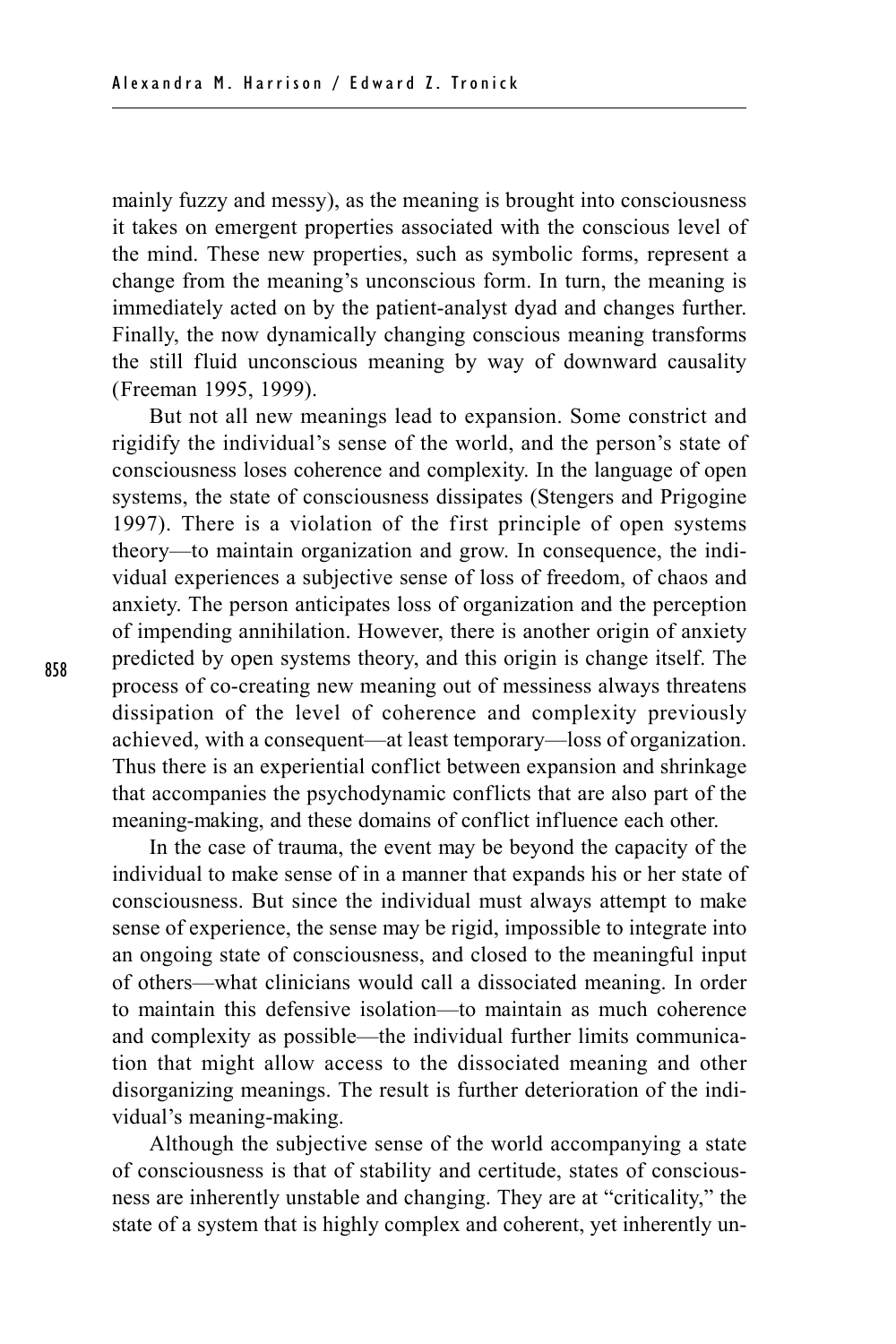stable (Bak 1996). Criticality requires energetic input and constraint to maintain itself. Some of the input is self-organized, and much of it must come from others. By contrast, states of consciousness made up of rigid meanings are far from criticality, more stable, highly coherent, less complex, and less open to input.

## *Clinical Use of the Model*

In the dyadic expansion model, the goal of the psychoanalyst is to help patients move their state of consciousness toward criticality so that new states of consciousness can be formed and the sense of impelling certitude can be changed. The work of the analyst of a traumatized patient is to initiate the co-creative process of meaning-making in order to change the patient's less complex, rigidly coherent state of consciousness. Since meaning exists at many levels—bodily processes and actions, affect, the dynamic unconscious, and conscious thought implementing this change begins with establishing domains of communication where the co-creation of meaning can take place. Then the co-creating of new meanings of the trauma can occur by bringing to the meaning-making process elements of meaning both from the analyst's own states of consciousness and from the patient's.

The connection is accomplished through the use of age-possible means of communication. The concept of "age-possible" is key because it takes into account the developmentally available competencies each partner brings to the meaning-making process.1 For example, body movements, including facial expressions and vocalizations, are the communicative tools of infants, and the meanings shared are intentions and affects. Language and pretend play are the communicative tools of the preschool child, and the meanings that are shared are symbolic, often action-based representations and illogical thematic play narratives. Adolescents and adults communicate with the analyst primarily in language with abstract symbols. This communication is mostly in narrative form and has, especially for adolescents, few constraints. The establishment of a domain of communication about meaning is specific not to content, but rather to what is age-possible.

<sup>1</sup>Valenstein (1973) "in the earliest phase of development object representation and self representation coalesce more around the affective correlates of experience than around its cognitive potentional" (p. 374). While many analysts consider these analytic behaviors part of their repertoire, they are rarely part of an analyst's clinical theory; new concepts and techniques are required to bring them within a coherent theoretical model.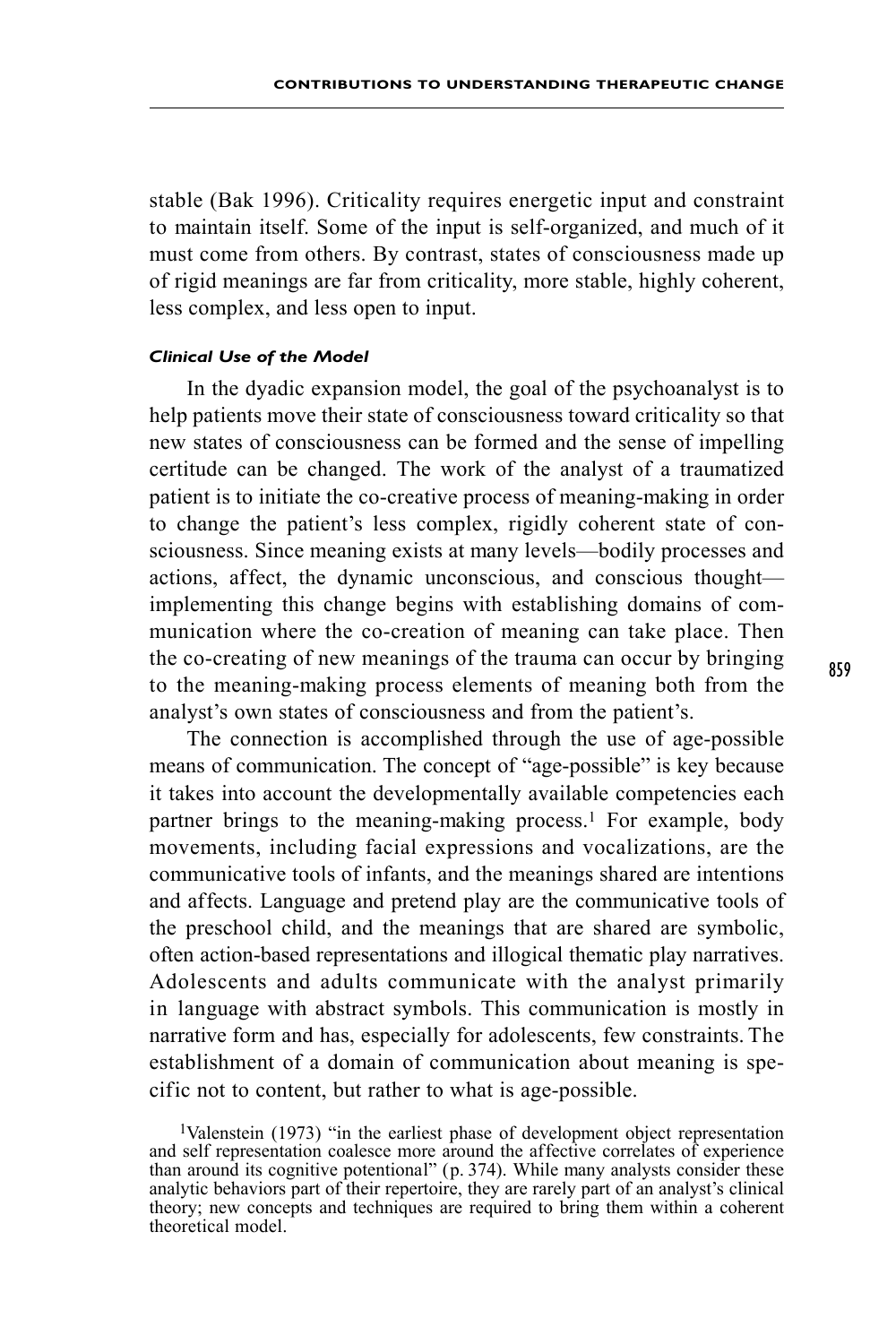It is then that the analyst brings her own meanings into the mix as she tries to understand the patient's communications. This step is explicitly conceptualized in the dyadic expansion model, where it is seen as a universal feature of the psychoanalytic process. At the higher organizational level of spoken language the meaning-making is explicit, conscious, in awareness. By contrast, much of meaning-making especially moment to moment—is implicit, unconscious, out of awareness. A prolonged silence, a body position, an averted gaze, a shift in the rhythm of vocal turn-taking, and many other nonverbal communications have meaning and become elements of the meanings that the dyad make together (Beebe and Lachmann 2002; Fivaz-Depeursinge 1999). In this co-creative process, both partners bring the meanings from all the many levels that make up states of consciousness into the interaction that opens up old meanings and transforms them into new ones. The new states of consciousness are not planned, nor are they predictable. Instead they emerge from repetitive exchanges of meanings that have the immediate goal of creating and maintaining a connection through making meaning (Bruner 1990).

Repetition and rhythm are key mechanisms in changing states of consciousness (Sander 1983; Beebe et al. 2000). At the higher level of meaning-making, repetition is necessary to ensure explicit understanding, because the meanings that words have for individuals are neither identical nor fully known, even to the speaker. At the momentto-moment level of meaning-making, change in meaning may emerge from small variations, when the state of consciousness has reached criticality. Bak (1996) in fact demonstrates that in complex systems such as dyadically interacting minds, repetition of apparently identical forms inevitably generates change in the system. Rhythmic turntaking functions as a carrier wave that maintains the momentum of the meaning-making process, and in doing so it also conveys meaning, such as "We are working together to find a 'directionality' to our meaning-making." Once established, directionality self-amplifies and leads toward a greater coherence and complexity of shared meaning. In the moment-to-moment process of a psychoanalytic session, repetitive patterns are common. In the expansion model they are given a central role in the change process. In the videotape microanalysis of the treatment of a young child, the repetitiveness becomes observable, with its subtle shifts and eventual transformation into something new.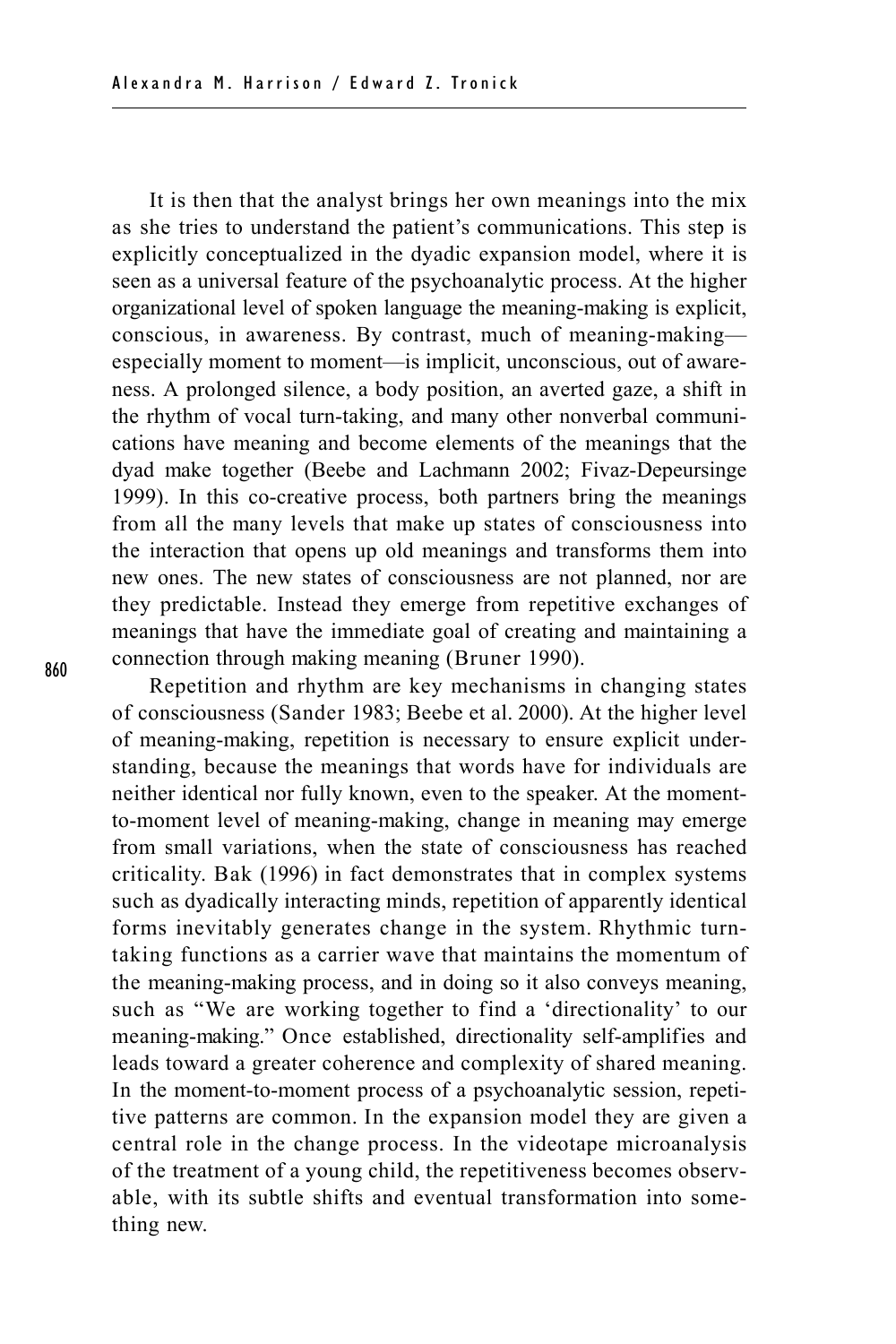The co-creating of meaning is inherently messy, but the messiness is not error; rather, it is the wellspring of new meanings (Tronick 2004). In the our case illustration, Kate and her analyst interact at many levels—observable on the videotape—that convey meaning, from the nonverbal domains of body movement and facial expression to the age-possible meanings communicated in language, symbolic play, and the prosodic elements of speech. Each of these domains conveys motivations, affects, and behavioral and relational intentions, as well as unconscious (including dynamically unconscious) meanings. In this interplay there is a variability of coordination of the meanings communicated between the two partners. The variability diminishes over time as the new meanings are co-created and shared, but messiness is always present, because the rate of the exchange at the local level is so fast and complex that accurate apprehension and expression cannot be maintained and because the newly emerging meanings become the stuff of the ongoing meaning-making process.

## *The Change in Kate's State of Consciousness from the Perspective of Dyadic Expansion*

The meaning Kate made of the images on television was a traumatic meaning. Yet her state of consciousness includes far more than just her viewing the images on television. Not yet three years old, Kate has a large vocabulary, skillful actions, concern about bodily integrity, a robust memory, preoperational thinking, and some reflectivity and self-awareness. Her sense of what has happened emerges from these age-possible meaning-making processes, from the crucial context of her family experiences, and from other private meanings such as fantasies and developing psychodynamic processes. All these factors contribute to the state of consciousness and the "impelling certitude" Kate generates in response to these images. How does she come to have this impelling certitude that makes her symptomatic?

Kate's normal sense-making capacities work to create a coherent and complex sense of what she experienced, but they are not able to generate a nontoxic way of understanding the events. Her capacities have faltered under the stress of the event—the viewing, including the context in which it occurred (in other words, the whole experience) given her normal but still limited three-year-old capacities. She cannot let her mind operate in its preoperational, unconstrained mode, because to do so would engage her overwhelming feelings. Fonagy (Fonagy et al.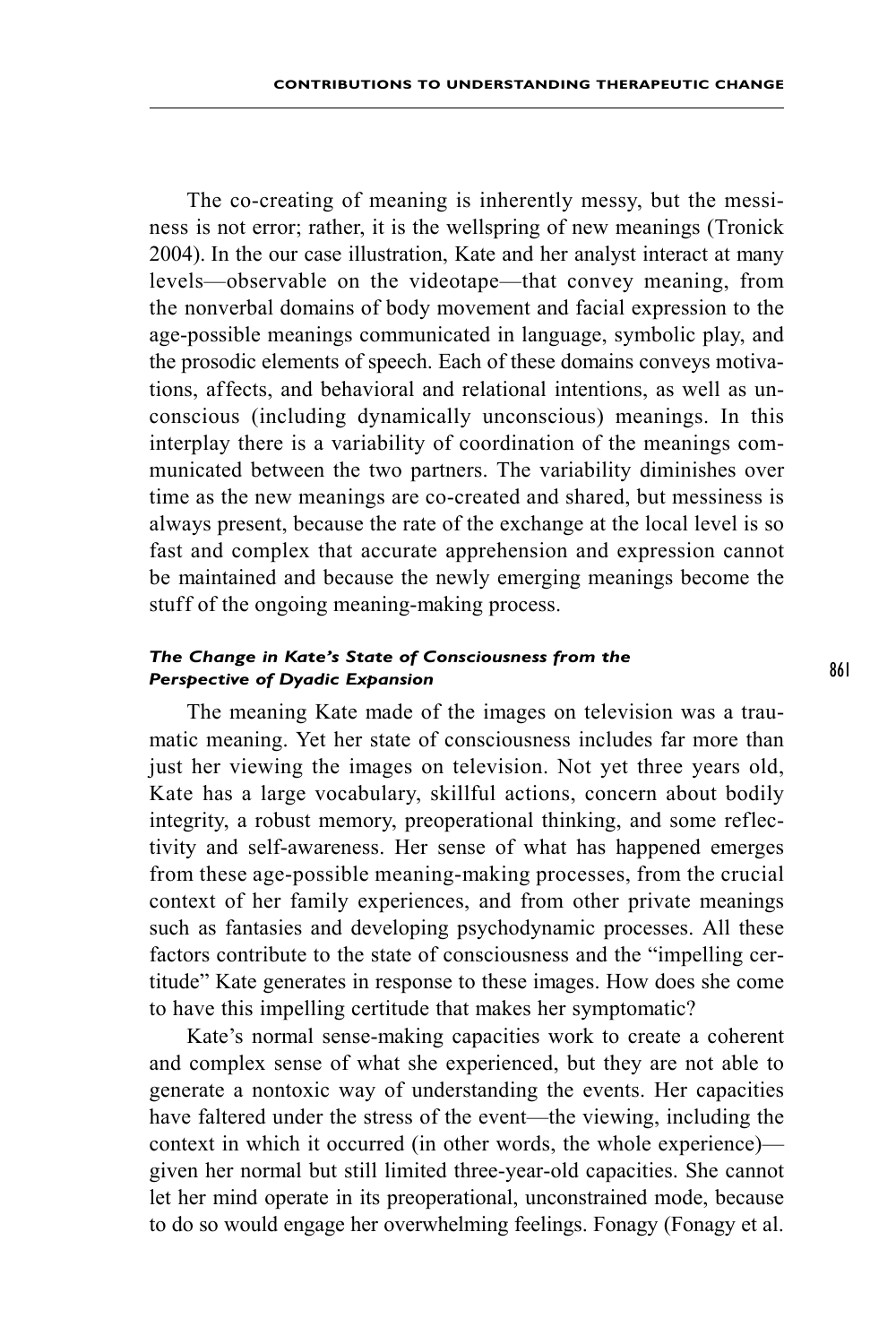2002; Fonagy and Target 1998) would argue that her *mentalization,* the capacity for reflective mental activity—at this point an emerging capacity—has been disrupted. At the same time, were she unable to make any sense at all of her experience, the disorganization would be overwhelming. Thus, the trauma includes not only the viewing, but also her diminished but still operating age-possible sense-making capacity, amplifying the negative effect.

Without the help of her mother to contain her, Kate is unprotected from thoughts such as "Even grown-ups can fall down from tall buildings and get hurt and lose their mommies forever!" With her emerging capacity to mentalize, Kate is reflecting on the feelings and thoughts of others. Perhaps she is terrified by beginning to imagine how frightened those people were to be falling down so far and to know that they would get so badly hurt. Unable to integrate her frightening sense of this experience into her usual sense of the world, she dissociates the experience in order to keep its disruptive effects isolated, which also serves to protect her from the anxiety that would come with its disorganizing effects. For similar reasons she cannot talk freely about it, further limiting opportunities for help from others.

It is important to appreciate that the event occurred within a rich context that further amplifies its effects. The state of her grandfather during the television broadcast is not fully known. We do know that he was frightened and unable to be adequately responsive to her; she had to confront his anxiety. Moreover, her mother's going to the hospital may have evoked Kate's experience of her mother's vulnerability, as well as images of hospitals as big buildings, provoking the threat of loss of her mother. Also, her brother—an object of admiration and envy was being taken to his first day of "big boy school" by their father. Finally, in addition to what was going on at the time of the viewing, her current and past relationships with her family members and their characteristic ways of managing stress in general and whatever meaning the 9/11 attack had for them in particular form a crucial part of the context.

Kate *must* try to make meaning of this assemblage of events and previously created elements of meaning, connecting her experience of the external world with her inner world, to create her state of consciousness. If she does not, her state will dissipate and give way to overwhelming anxiety. In her inner world, symbolic representations are continually being put together with other elements of meaning in the local context—affective configurations, memories, and body sensa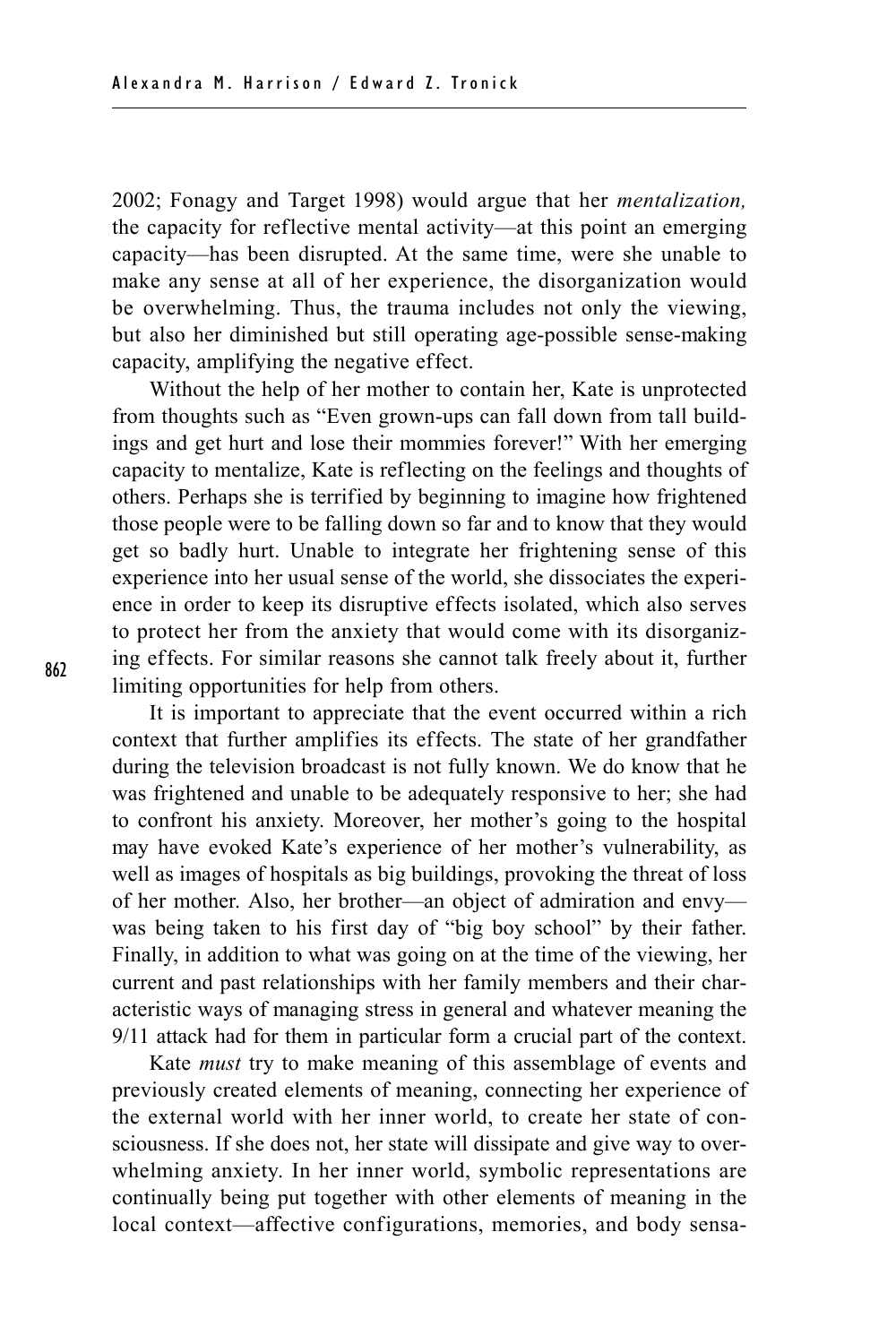tions. Or they are moved from one level of the mind to another, in an evolving synthesis, by implicit mental processes. All these elements of meaning, and the mental processes that act to create the meanings, are influenced by these multiple factors—Kate's developmental capacities, her unique personal capacities, her past experience with others and of events, her culture, and her fantasies. And all are governed by the inescapable requirement to maintain and expand complexity and coherence.

Fantasy, as well as other meaning, is co-created in a continuously evolving communicative/interactive process. The co-creation of meaning with another, and also of one's own meanings, functions as an operator on (a modifier of) meaning. Both self-awareness and communication alter an individual's state of consciousness. It is only those fantasies that are fixed—because they have become isolated from selforganized processes or from the communicative process—that result in distortions of reality and symptom formation. These fixed fantasies, both the meanings that are the symbolic elements of fantasy and the ways of putting those meaning together, normally part of the co-creative process, end up causing problems.

Kate may be able to put the frightening events of 9/11 behind her and carry on with her everyday life. Yet images of airplanes, or the unresponsiveness of an important adult, for example, could trigger the set of old images and affective reactions, as well as the old illogical brain operations. For example, one important triggering context was bedtime, not only because of the intrinsic theme of separation in the experience, but also because the different mental processes during the state changes involved in going to sleep likely had a role in the recreation of the frightening meanings.

Whatever Kate's state of consciousness, we can appreciate the complexity of her meaning-making. Kate's meaning is not that of an infant or an older child, but it is also not that of another child the same age. It is unique, much of it unknown and unknowable, messy, illogical, and constantly changing. However, because of her traumatic experience, elements of her meaning are relatively more fixed, less messy, and isolated from her own meaning-making processes and from the meaning she makes with others. Using this formulation derived from dyadic expansion to complement psychoanalytic formulations, and without knowing what the future will bring, how is the analyst to understand what happened in this first session with Kate?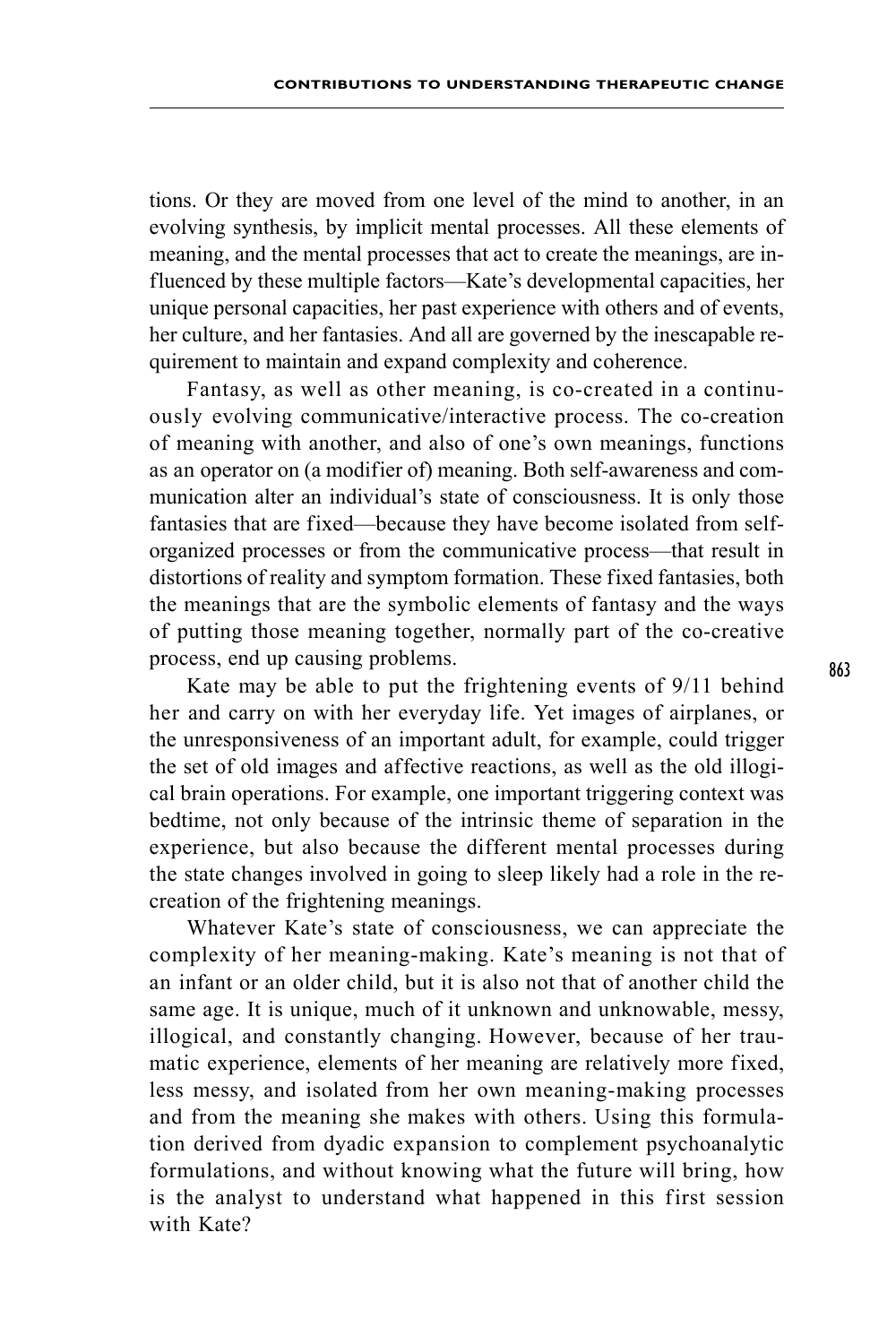#### *Using the Model to Understand the Videotape*

At the beginning of the session the video demonstrates the first step in the implementation of change—the establishment of domains of communication where the co-creation of meaning can take place. In three steps Kate and her analyst make a connection, using their bodies, language, playacting, and affect.2 The first step is Kate's, and it is implicit: a slight turn of her body in the analyst's direction, and a pause in her activity, as if ask, "Would you like a turn?" These nonverbal communications of meaning directly precede the analyst's initial verbal communication to Kate, and were not in the analyst's conscious awareness at the time they were made. It was only in viewing the videotape after the session that she could see them, but in the moment she acted on them they were in her implicit awareness, much like the intuitive knowing that parents have for their infant's communication (Papousek and Papousek 1986). After the analyst's first request for gas, Kate turns toward her without a smile, and silently gives her car some gas. In the second step, the analyst repeats her request, this time with a different car and with a different pretend voice. Kate turns toward her with a small smile, says "Yes?" quietly, and gives her some gas. In the third step, Kate turns toward the analyst and herself initiates the question, "Do you want some gas?" The turn-taking and rhythm convey the message that they are doing something together. But what it is are they doing together?

The second step in the implementation of change is bringing elements from the analyst's own experience and from Kate's to a cocreative meaning-making process, with the goal of changing Kate's traumatic meaning. What meanings are conveyed by each of the steps in the gas station play? The first step has meaning, though it is communicated by nonverbal displays. The meaning might be something like, "I must pretend the powerless (out of gas) and the powerful (supplier of gas) all by myself. I have no one." Yet Kate still has the capacity to imagine that the analyst might be a good partner. She turns toward her and pauses in invitation. By step three, the meaning might be understood as, "Together, we can create new ways to deal with not-having, or loss. We can use symbolic play to represent a situation in which a powerless person asks for what she needs and gets what she needs from

<sup>2</sup>While many analysts consider these analytic behaviors part of their repertoire, they are rarely part of an analyst's clinical theory; new concepts and techniques are required to bring them within a coherent theoretical model.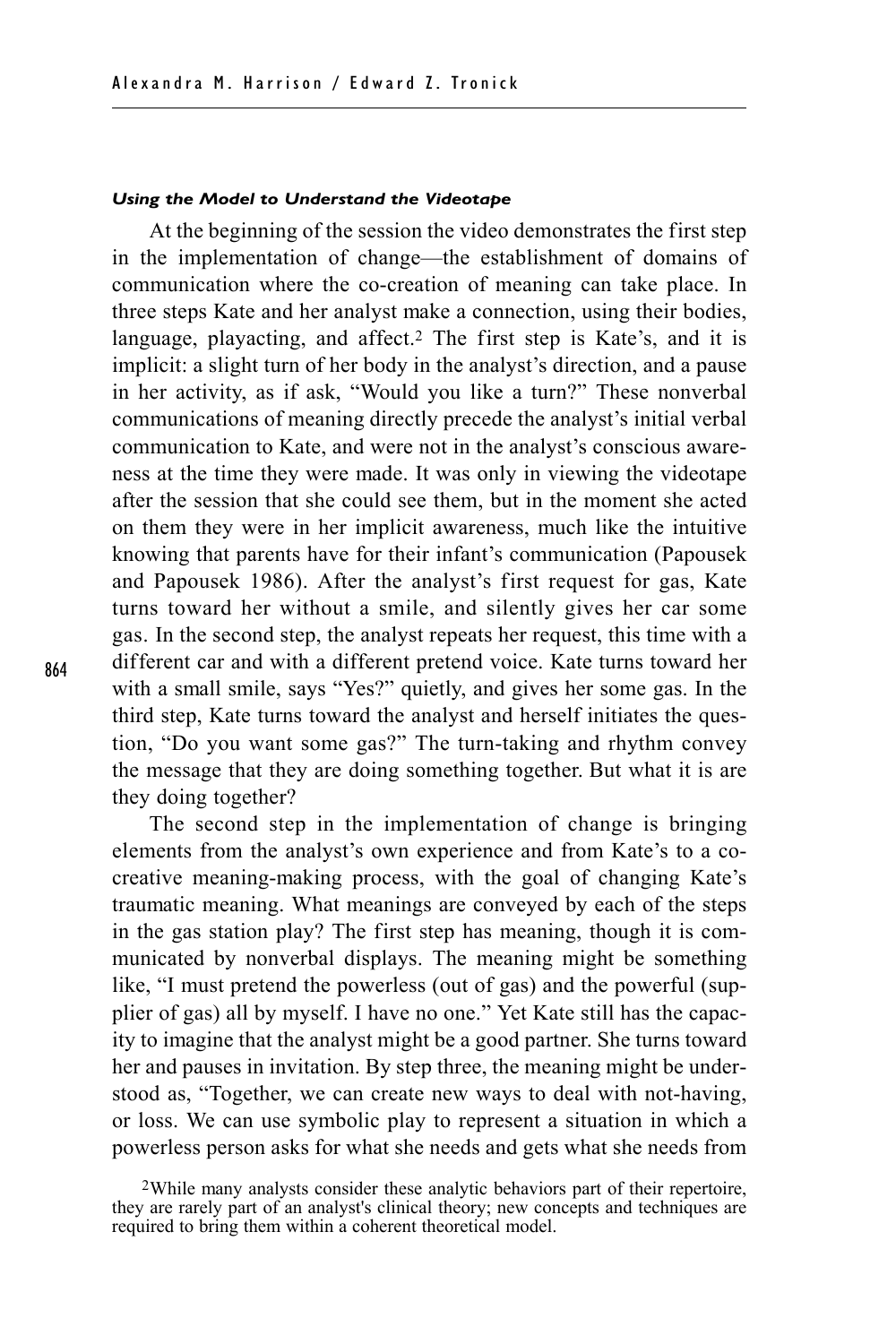the powerful person." This expanded meaning allows Kate and the analyst to "play with" the affective experiences of powerlessness and powerfulness.

The analyst then repeats the same request for gas with one car after another, each time giving another reason for needing gas. The cocreative process is facilitated by repetition; each repetition is the same, though each contains something new. The new part is unpredictable, perhaps unknown. Not only does the analyst vary her question slightly each time, offering unpredictability to Kate, but Kate is herself unpredictable in her responses. For example, she might have said, "No," or "You can have a little bit." She actually responds by giving the gas each time, but each time with different affective communication, body movement, and speech. Patient and analyst have engaged in a co-creative process, and Kate has been able, through the regulating connection with the analyst, to deal with the stress of unpredictability and the messiness of the meaning-making process.

When Kate initiates a car race between a girl doll and the "mommy," the analyst uses her analytic experience with little girls Kate's age, particularly her knowledge of the fantasy meanings they typically use to make sense of their worlds. She thinks about the oedipal competition between Kate and her mother, but she does not know how or even if this will play out. Using the dyadic expansion model, she does not privilege oedipal (or any other) symbolic material, but she keeps it in mind. She does not worry that she might choose the "wrong" intervention, because she knows the meaning-making can proceed in an infinite number of ways. Instead she focuses on the flow of the cocreative meaning-making process and on supporting Kate's initiative both to introduce new elements and to accept or decline elements introduced into the play by the analyst. The therapeutic technique is to open up the messiness of meaning-making and to allow Kate to tolerate that messiness, even if the content is not the content of her trauma.

After the race, Kate announces the "winner" and the "loser" positions, and the therapist expresses her acceptance of "loser" feelings. Kate responds with her invitation to the circus. This is a further elaboration of "doing something together," something special like the circus. "Going to the circus" was one of the explanations the analyst had given for a driver's needing gas at Kate's station, and it is clear that Kate has chosen to use a motif introduced by the analyst earlier in their play together, but now in a new context—a form of repetition in which an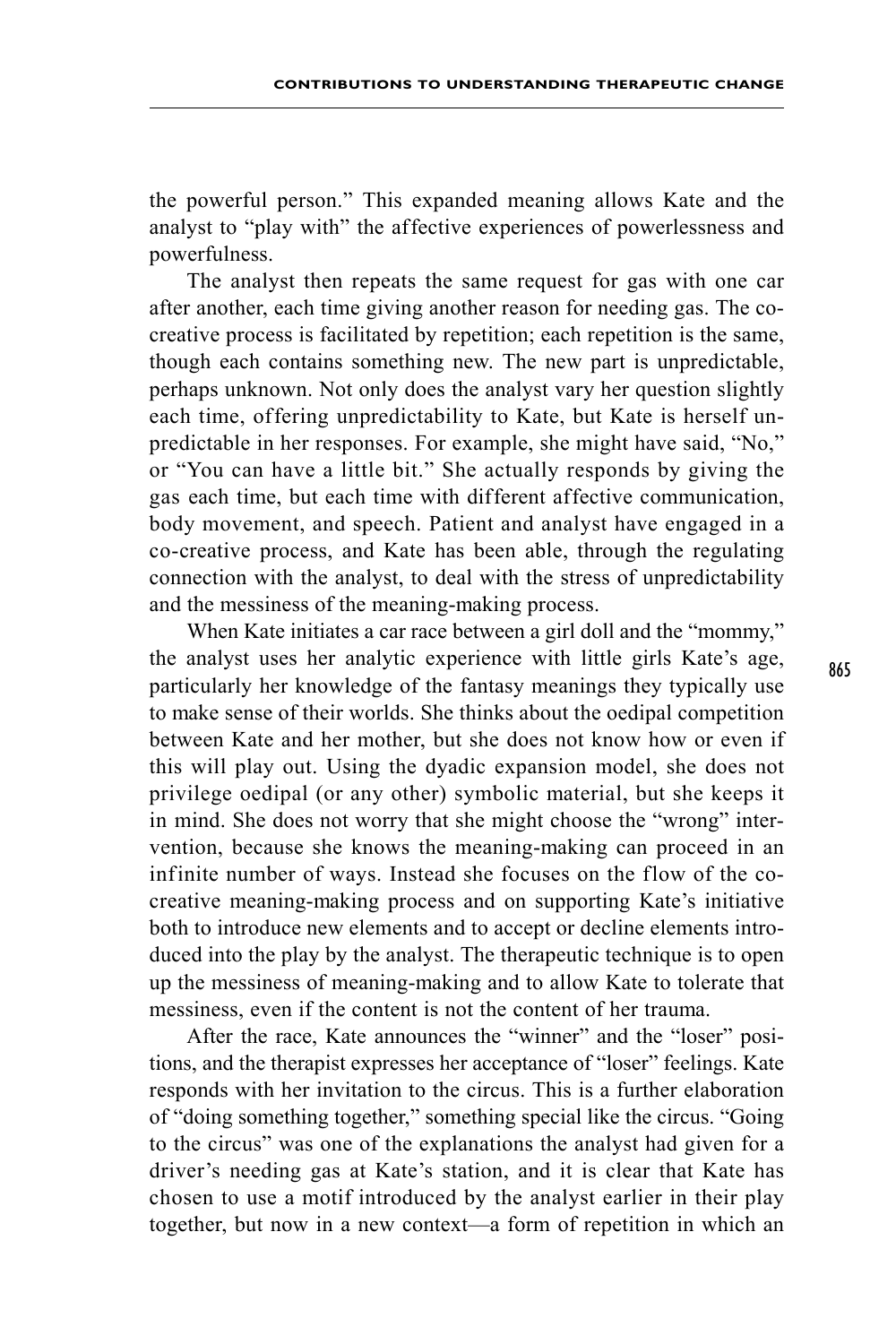element of meaning is assimilated by Kate and put to a new use. Kate then takes the initiative to introduce a new theme into the play. It is a risk because she cannot predict where it will go, but it conveys her sense that they will go there together. She invites the analyst's dolls to join her dolls inside the building, where they are "lookin' out the window." It is here that the analyst recognizes an image that resembles the traumatic images of the World Trade Center, but she does not know what Kate is really thinking. From the point of view of dyadic expansion this might be seen as a bifurcation point, something similar to a "now moment," a moment that says something is about to happen (Stengers and Prigogine 1997; Stern et al. 1998). This is a point in the therapeutic activity when there is a choice between a direction that leads toward a new state of consciousness and one that maintains the old. While it seems obvious that the path toward a new state of consciousness is preferable, the actual choice is made up of multiple responses to complex issues including therapeutic perspective, technique, clinical experience, the analyst's evaluation of where Kate is at that moment, and the anxiety that always comes with moving toward the unknown. In addition, even if the path toward the new state of consciousness is taken, there is no assurance that the opportunity will be realized, due to the messiness of the moment-by-moment creative process and its threat of dissipation.

The analyst, recognizing that something more than her momentto-moment responsiveness is needed to help Kate in her meaningmaking at this critical point, draws on both analytic theory and clinical experience. She also uses the dyadic expansion model, because Kate is offering her play elements to use in what might result in co-creating a new meaning for the traumatic experience. To prepare for this type of play, the analyst takes three dolls to "the circus." The choice of three dolls is explicitly made, whereas other actions—such as the initiation of the gas station game—are more implicit, though all become part of the meaning-making. The analyst intends to use the technique of repetition to prepare for the opening up of Kate's traumatic meanings. Even if she does not yet know how or when her dolls will take action in the play, she knows that three dolls will not obey the constraints of the all-ornothing pattern of a traumatic meaning.

Kate invites the three dolls to join hers inside the doll house, saying, "We're up here!" The analyst then asks, "How should I come up?" She wonders whether Kate will elaborate the traumatic image of jump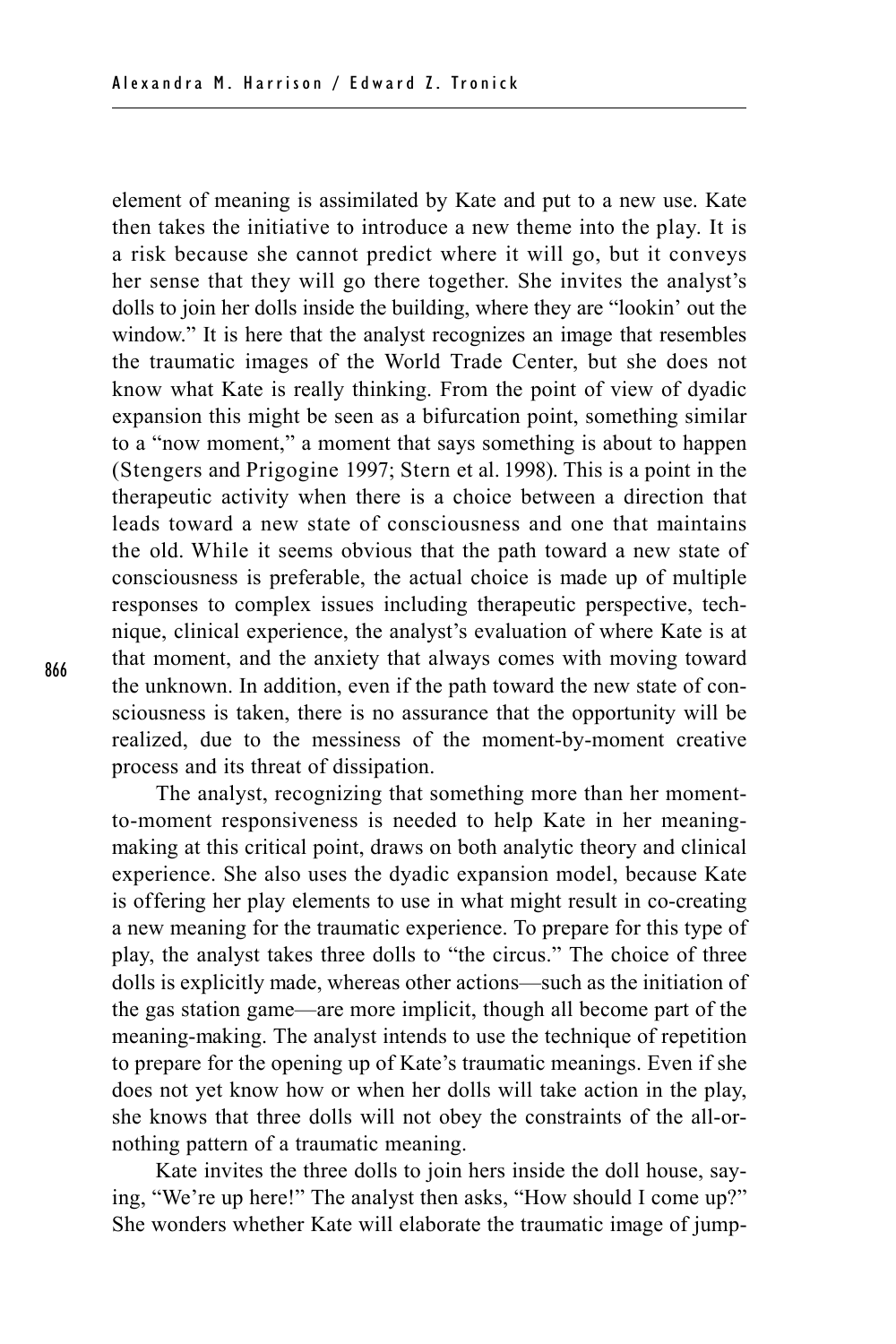ing, but she does not know she will or, if she does, when or how she will do it. Kate responds, "You could jump up." At this point the idea of opening up a rigid all-or-nothing pattern organized around the meaning of jumping occurs to the analyst. She would like to create something other than the two extremes that could be represented by *losing Mommy forever and therefore self-annihilation,* or *clinging to Mommy and refusing to separate from her.* Based on the dyadic expansion model and on her experience with the technique of repetition, she consciously prepares to assist Kate's opening up of the meaning of "jump." She wants to be able to *put into action* multiple possibilities of jumping, so that they will be able to introduce at least some tiny change in its meaning and in that way co-create a new meaning together. Although she has as her goal the co-creation of a more adaptive meaning, she does not know what that new meaning will be or when it will emerge in the play.

The analyst makes one doll jump up ("Jump!"), the second doll jump up ("Jump!"), and the third doll jump up ("Jump!"). Repetition is an important technique of this model. It maintains the exchange, and the messiness of the exchange, and opens up possibilities for something new. In this case the something new is the presence of three dolls who have jumped up and who now are in a position to jump down. Maybe Kate will choose to make them jump down, and maybe she will not. The model's concepts of unpredictability and messiness support the analyst in not knowing what will happen in this clinical situation.

At Kate's invitation to join her dolls on the first floor, a modest distance from the second floor location of the other dolls, her analyst detects another bifurcation point, a point at which something new may happen. When asked whether this means another jump, Kate suggests, "You could jump . . . *or* you could slide." Kate's analyst is pleased at what she sees as a sign of the potential opening up of the meaning of "jump" that is introduced by the new alternative of "slide," an alternative generated by Kate. The analyst makes one of her three dolls "jump" down, the second doll "slide" down, and—in collaboration with Kate the third doll "jump-slide." At the articulation of "jump-slide," patient and analyst laugh together. There is a warm sense of connection that marks a successful expansion of shared meaning. The new meaning is more complex. The experiences of affect, connection, and expanded meaning are inseparable. Kate took a chance by initiating a new possibility and trusting her analyst with it. And yet there is nothing certain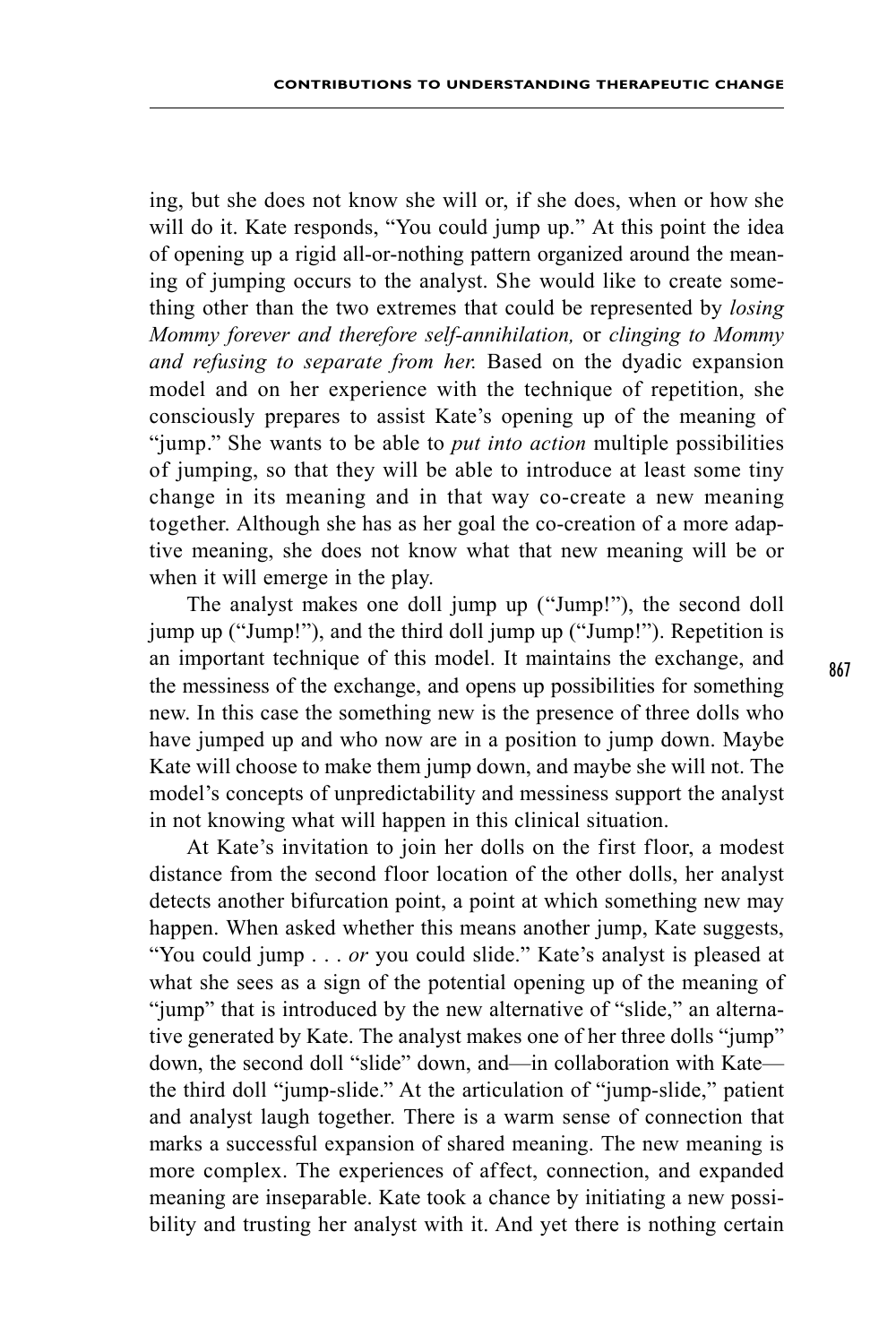about where they will go with this expanded meaning of jump. The new, co-created meaning of the word may bring them too close to its traumatic meaning, and Kate could withdraw. Or it may be discovered that Kate's meaning has less to do with jumping than she had initially thought. The path they take will become manifest only in the next moments of engagement.

Kate suggests that they "build" a playground, expressing agency in a new way as she states cheerfully, "Follow me!" and scampers across the floor to a new part of the room. Kate specifies that the analyst should make a line of red blocks, while she makes one of blue blocks, both starting from a common point. In their play, the analyst consciously attempts to establish a turn-taking rhythm, choosing blocks and laying them in a line as Kate is doing across from her, following each of the patient's moves with a comparable move of her own. She places each block with a definitive gesture to accent the end of her turn. As the rhythmic turn-taking proceeds, each lays her blocks in what has become an arc, establishing both a physical and a psychical direction. The rhythmic turn-taking establishes a directionality, moving the interactive meaning-making forward (Sander 1983). The momentum of rhythmic turn-taking helps prevent the process from being derailed by mismatches and stumbles.

Unpredictability is again illustrated in the fact that Kate and her analyst both know that something will be created over time—a playground made of blocks—but the size and shape it will take, how elaborated the meanings will become, and when they will have to "back off" are all unknown. As the two lines of blocks approach each other, Kate says, "We're getting closer to each other." In this statement she brings together elements of meaning in language, body movement, affect, and intention. The analyst repeats, in a softer voice, "We're getting closer to each other," and waits for Kate to lay the last block and complete the connection. Once the circle is completed, Kate stands up and surveys their creation. "Now we have a playground," she remarks.

Kate indicates that the dolls should enter the playground, declaring, "Another jump!" Here the analyst decides to take the risk of linking, for the first time, the act of jumping with the idea of being hurt (and potentially with the associated traumatic affect). She makes her doll say "Ow!" after jumping into the playground. This contribution might be considered in more traditional models to "close off" other alternatives. Yet in the expansion model this introduction of an element of meaning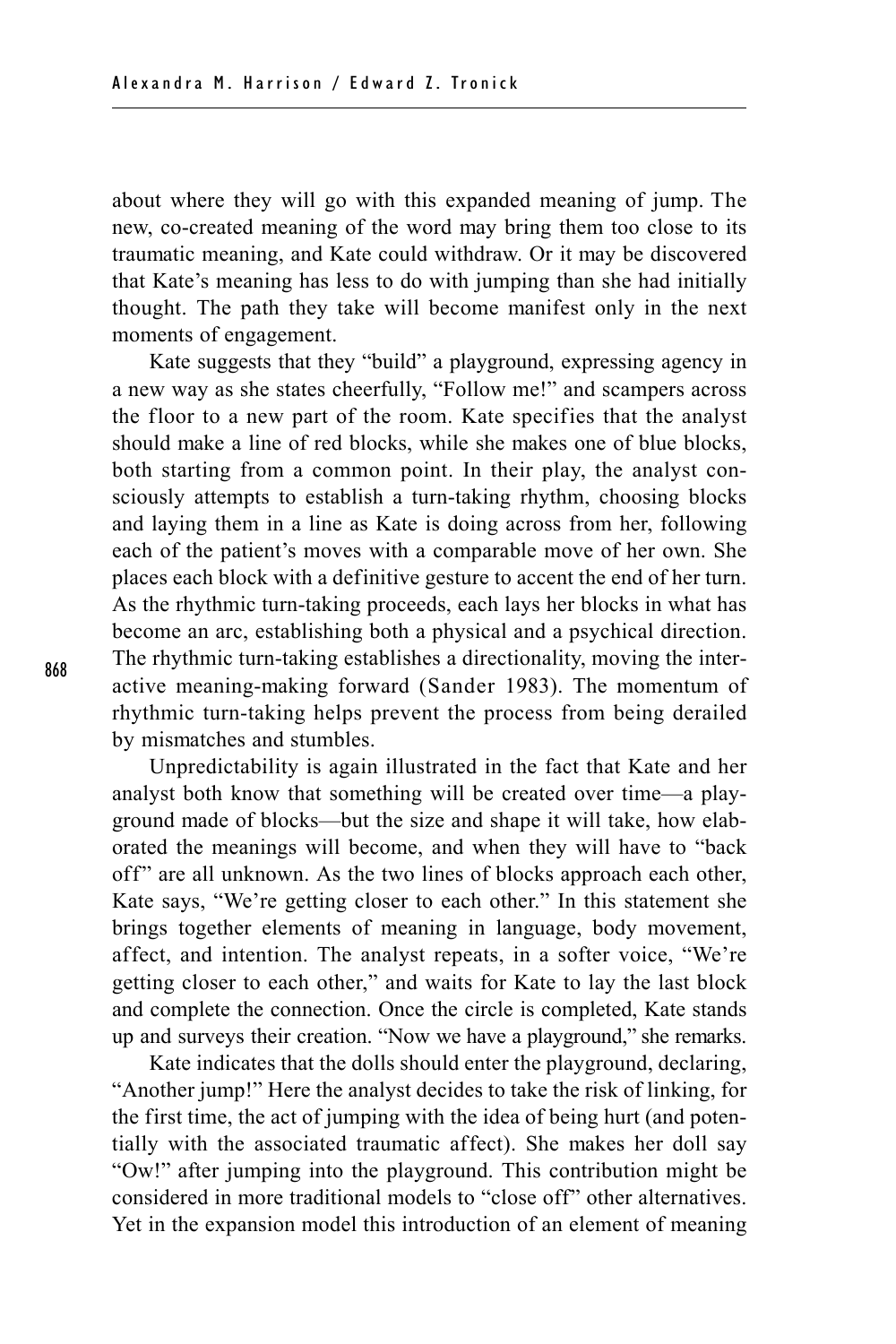by the analyst is viewed as leading to messiness, and this messiness makes possible an enhancement of alternatives in the meaning-making process. Remaining silent would itself have contributed another element of meaning to the process. The analyst is watching for Kate's reaction, and when Kate hesitates she wonders if she has gone too far. She decides to make the second and third doll jump into the playground without the "Ow!" After her hesitation, however, Kate walks over and crouches down beside the doll who said "Ow," asking, "Do you know why you said 'Ow!'? You said 'Ow' because you took too big a jump. You were supposed to take a little jump." The analyst has her doll ask Kate if he should "practice little jumps" and when Kate nods in assent makes him do so. Kate then repeats the practicing with another doll. The analyst is delighted to recognize that now she and Kate have accumulated a large repertoire of jumps—big, terrible jumps *down* (from the World Trade Towers), jumps up, modest jumps down (from the second floor of the doll house), slides down, jump-slides, and now little jumps. Finally Kate tells her, "You can jump [even] big jumps when you're inside the playground!"

"Oh," the analyst says, "because it's safer inside the playground?" "Yes," Kate says. "And softer."

The analyst repeats, "And softer."

# **IMPLICATIONS FOR FUTURE INVESTIGATIONS OF THERAPEUTIC CHANGE**

Considering how to integrate theory and observation in order to provide insights to clinicians is itself an interactive process. Conceptual formulations allow one to view clinical material in a new light, and the detailed analysis made possible by videotape allows one to see new interactions, both in turn leading to enrichments in the theory. The session with Kate provides an example of this mutually reinforcing process.

The dyadic expansion of consciousness model has two features that support the integration of knowledge from infant research and psychoanalysis and make this knowledge useful to the clinician. The first is the inclusiveness that derives from the model's adherence to the general principles of open systems theory. The second is the factor of specificity—in terms of age-possible meaning-making capacities and uniquely co-created meanings. Both features of the model—the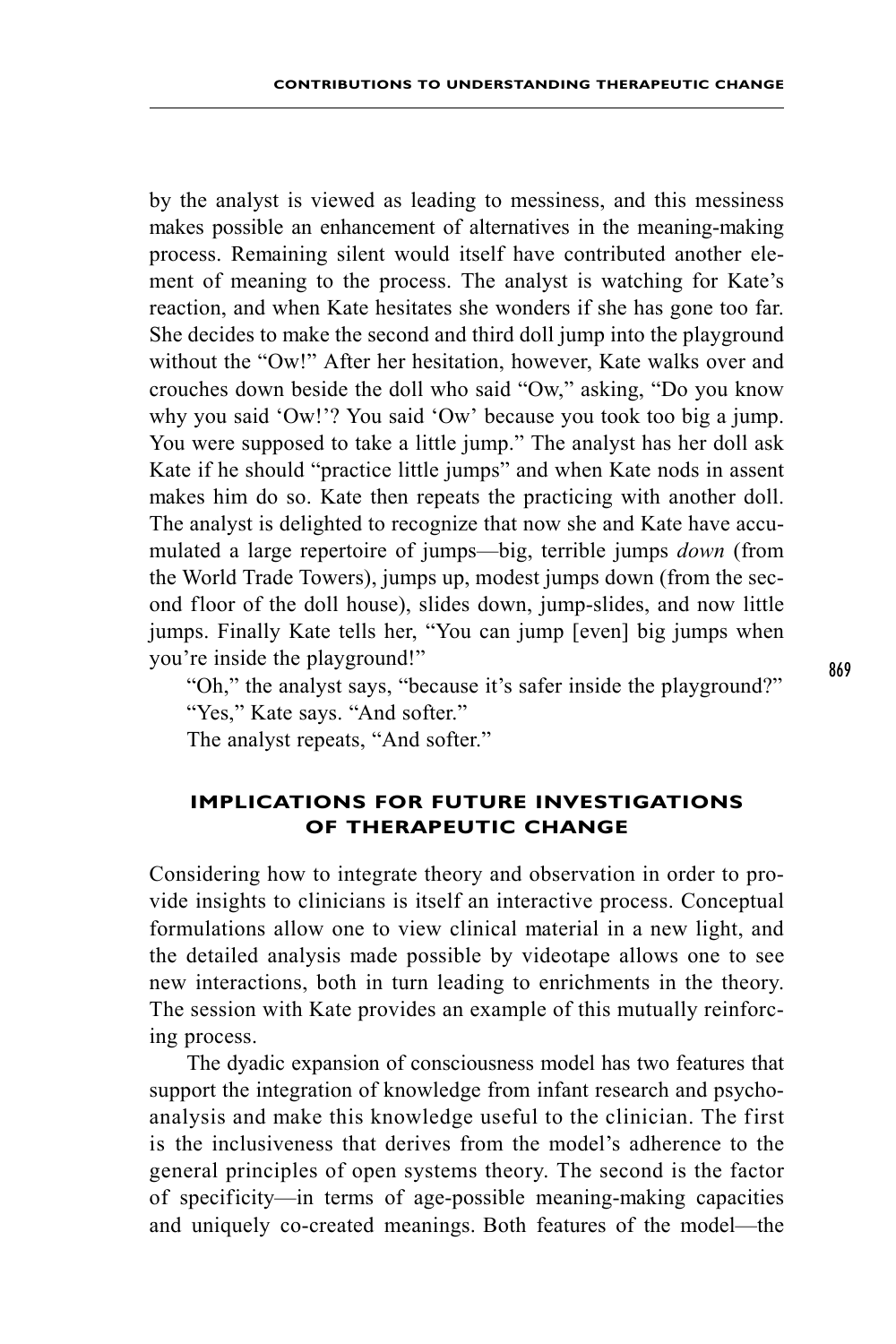inclusiveness and the specificity—are realized in the concept of "state of consciousness." States of consciousness result from meaning-making activity and encompass a multitude of meanings. These arise from sensory, perceptual, motoric, and affective systems, and include both conscious thoughts and meanings from the dynamic unconscious. Thus, the model does not privilege one or another form of meaning-making. Rather, it recognizes that meanings come in many forms and are made in many ways at many levels.

Despite the potential complementarity of psychoanalysis and the dyadic expansion model, it is evident that integrating theories that derive from different kinds of data—psychoanalytic practice and the direct observation of infant and caregivers—remains a challenge. The dyadic expansion model supplements the analyst's tools by offering a means to understand the moment–to-moment interactive process, but what about the intrapsychic? Is there a place in the model for analytic concepts such as insight, conflict, and working through? One answer is obtained by referring to dynamic systems theory's general principle of levels of organization; accordingly, the co-creative activities of change may be viewed as occurring at different levels of organization within a complex system. That system may comprise two individuals, or two parts of the same individual. The concept of dyadic expansion includes the idea of the conscious mind and the dynamic unconscious co-creating meaning, as happens with insight. In this co-creative process there can also be conflict between conscious and unconscious meanings. Kate experiences anxiety from two sources related to the traumatic event—unconscious conflict about aggression (psychoanalytic theory) and the fear that her psychic organization will be dissipated if she opens it up to change (dyadic expansion). The expansion model sees conflicts between messy meanings at a single level, as well as between meanings at different levels. Similarly, what psychoanalysis describes as working through could be seen as a macroscopic version of the microscopic repetitive interactions we have stressed as a central part of the meaning-making process.

However, the concepts from these two theoretical sources cannot be integrated without shared overarching principles governing the process of change. Referring to the general principles of open systems theory, dyadic expansion sees change as taking place in a continuously evolving interactive process of messy, disorganizing meaningmaking, in which meanings are never fixed or fully formed, but exist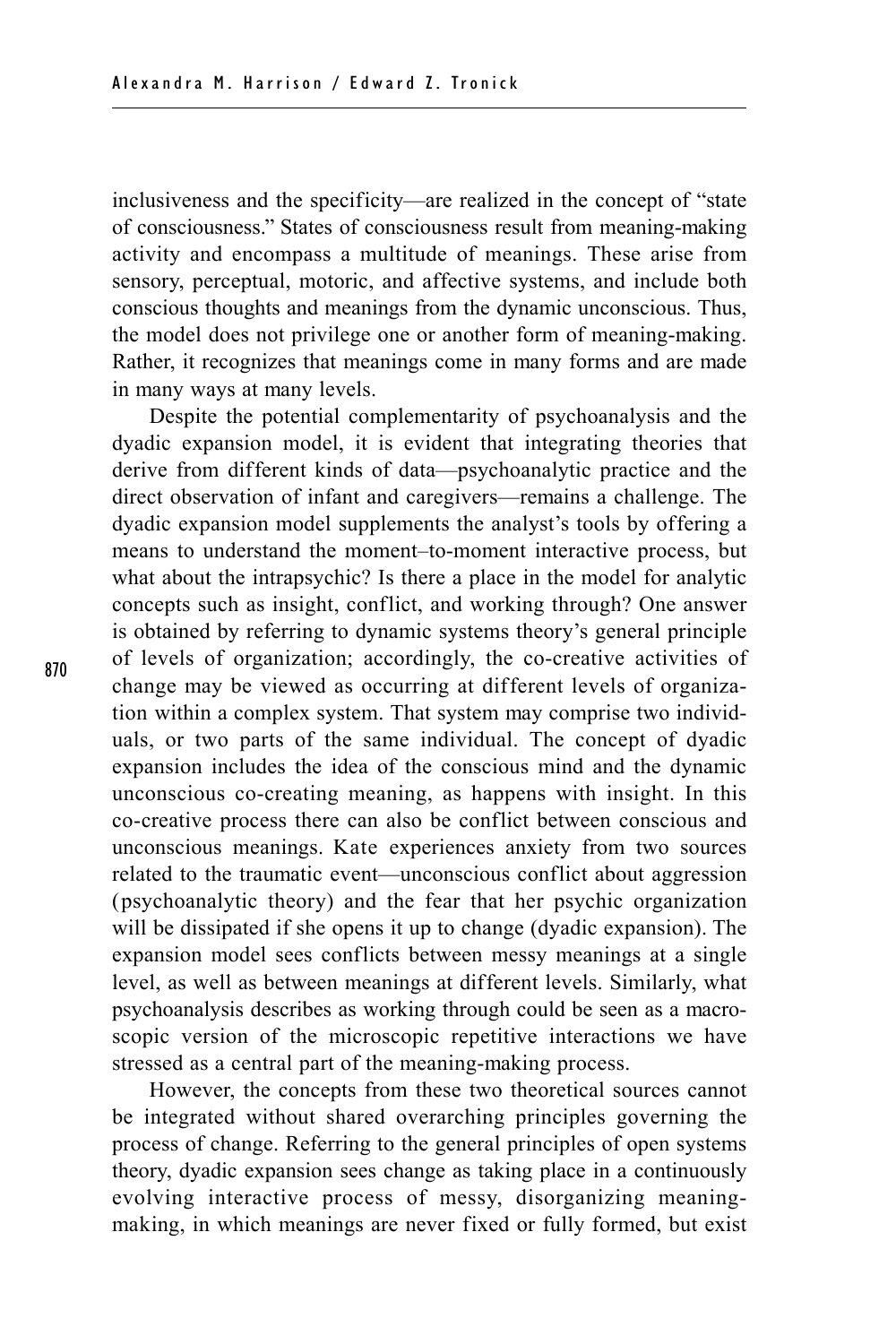only in process. To the extent that contemporary psychoanalytic theories are in agreement with this perspective, the two conceptual models may be integrated. Still, a comprehensive integration is a project for the future.

Harrison used both psychoanalytic theory and dyadic expansion in complementary ways to make sense of her clinical experience with Kate. At two years, nine months, Kate's conflicts about her hostility and aggression in the dependent relationship with her mother were catapulted into a new category of traumatic meaning when she witnessed the World Trade Center attack on television in her mother's absence. Because she lacked the comforting presence of her mother, the sense Kate made of the television images terrified her and resulted in symptoms of trauma. In her first analytic session, months after the traumatic event, no real insight into her intrapsychic conflicts could be achieved, nor could these conflicts be worked through. However, the dyadic expansion model gives us a way to understand the microscopic process of change, because it was that "local-level" process that brought about an emergence of creative play and even significant symptomatic relief after the session. Nevertheless, the local-level process was at all times inseparable from meaning-making processes at other levels of organization; it was essential that this microscopic process always be framed, in both background and foreground, by an analytic sense of what meanings were possible and available to work on.

In this case new meaning is created as a shared state of consciousness for Kate and her analyst, and from this dyadic state of consciousness a changed state of consciousness for each of them emerges. Their new states of consciousness will carry a different "impelling certitude" about the world. In the old world, three-year-olds have to cling to mother and resist sleep for fear of terrible jumps. In the new world, there are places where children are free to jump safely and softly. In the old world the danger of dissipation is too great. In the new world, danger is modulated by dyadic meaning-making. At the time of the session, the analyst had focused on Kate's remark about being able to jump "big" when "inside the playground." To her, Kate's remark had meant hope for the future, of changing the terrifying meaning of jump to allow more flexible and adaptive approaches to life. Yet, in looking back, her attention was caught by Kate's use of the word "softer." In response to the remark, "Oh, because the playground is safer," Kate says, "Yes, and softer." From the standpoint of dyadic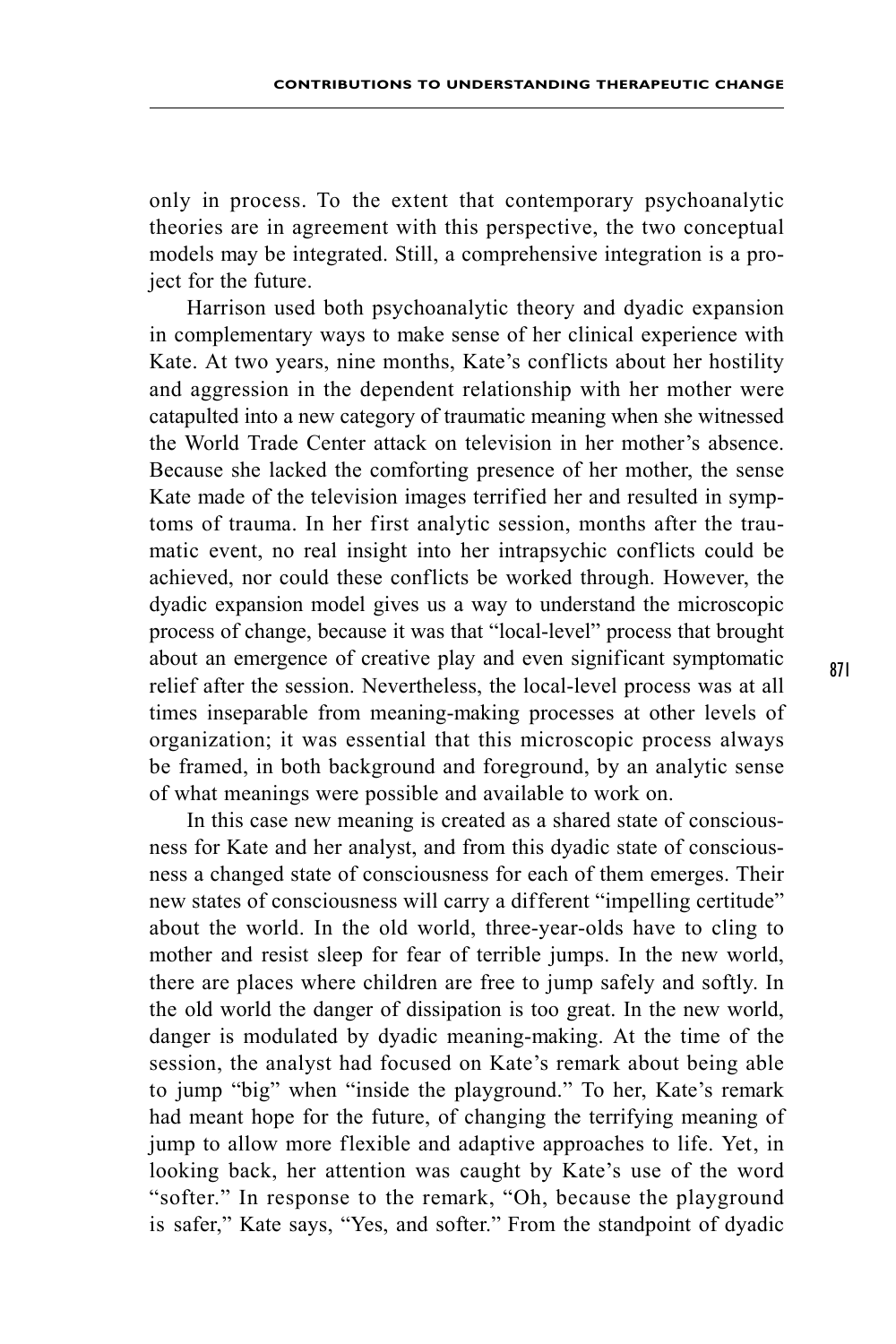expansion, the co-creative process of making meaning with Kate can now be appreciated in a different way. At three years of age, Kate's sense of "safer" is expressed well by the word "softer." "Softer" captures the sense of a soft landing. Of course, if one is jumping from a great height, no "softer" will make the landing safe, but Kate's thinking is age-appropriately illogical on this point. In contributing her word "softer," Kate is actively participating in opening up her problematic but familiar meaning, and her limited but familiar way of making meaning, to an uncertain process between her analyst and herself. "Softer" as safer is a new meaning. Both contributors find value in it, though neither exactly understands the other's contribution. This new meaning is a work in progress, a step out of one position and toward a future position as yet unknown.

Thus, the dyadic expansion model holds that change occurs in psychoanalysis, as it does in development, when states of consciousness are communicated and shared, causing the states of consciousness in each individual to open up to the messy and unpredictable process of making new meaning and increasing each individual's coherence and complexity. The challenge for the expansion model is to make its terms psychologically meaningful and the framework technically useful in the psychoanalytic setting. As we progress toward these goals, we will be creating the connections necessary for a more effective integration of the two models.

#### **REFERENCES**

ARON, L. (1996). *A Meeting of Minds: Mutuality in Psychoanalysis.* Hillsdale, NJ: Analytic Press.

BAK, P. (1996). *How Nature Works*. New York: Springer.

BEEBE, B., JAFFE, J., LACHMANN, F., FELDSTEIN, S., CROWN, C., & JASNOW, M. (2000). Systems models in development and psychoanalysis: The case of vocal rhythm coordination and attachment. *Infant Mental Health Journal* 21:99–122.

——— & LACHMANN, F. (2002). *Infant Research and Adult Treatment: Coconstructing Interactions.* Hillsdale, NJ: Analytic Press.

BRUNER, J. (1990). *Acts of Meaning*. Cambridge: Harvard University Press.

- FIVAZ-DEPEURSINGE, E., & CORBOZ-WARNERY, A. (1999). *The Primary Triangle: A Developmental Systems View of Mothers, Fathers, and Infants*. New York: Basic Books.
- FONAGY, P., GERGELY, G., JURIST, E.L., & TARGET. M. (2002). *Affect Regulation, Mentalization, and the Development of the Self.* New York: Other Press.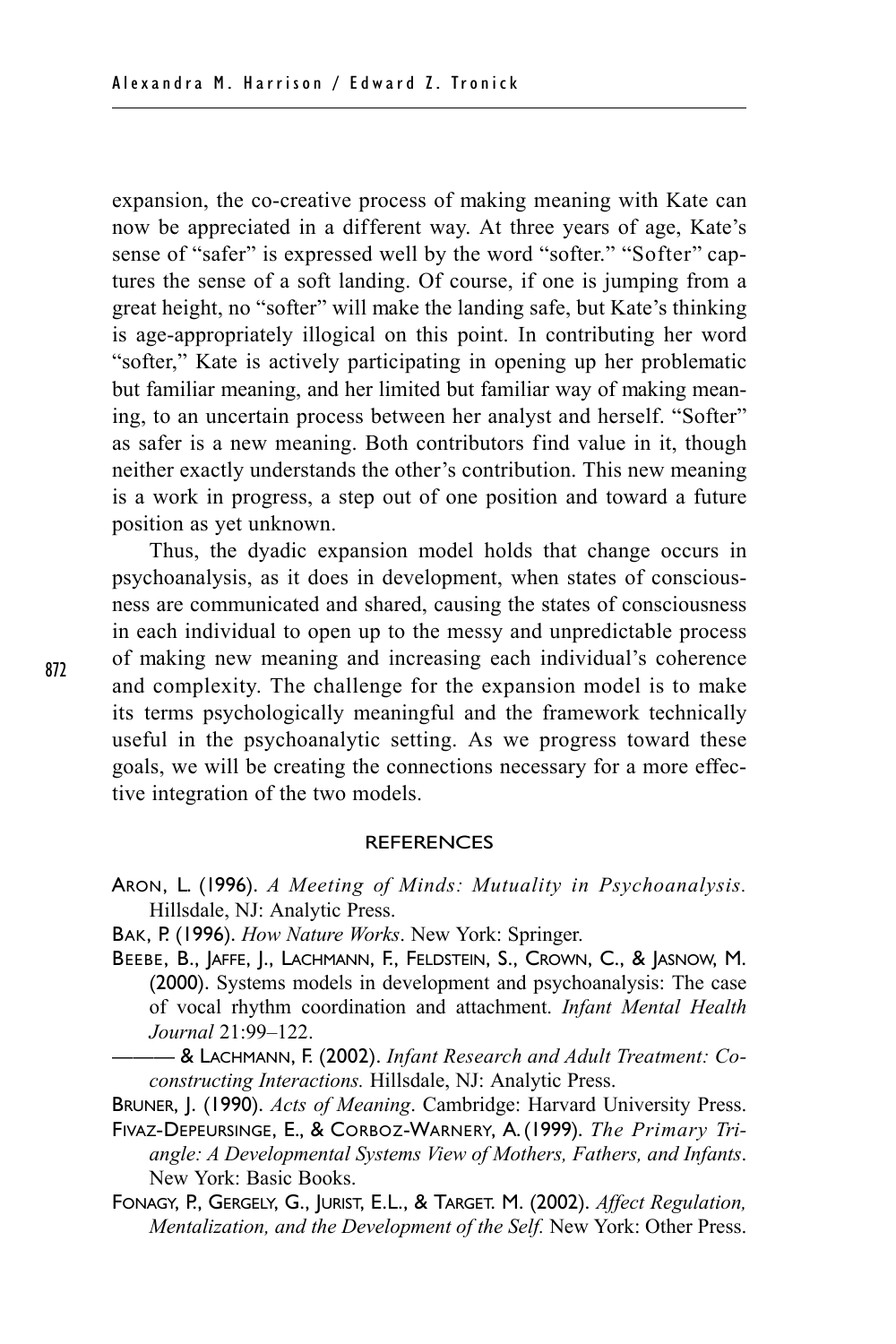- & TARGET, M. (1998). Mentalization and the changing aims of child psychoanalysis. *Psychoanalytic Dialogues* 8:87–114.

- FREEMAN, W.J. (1995). *Societies of Brains: A Neuroscience of Love and Hate.* Mahway, NJ: Erlbaum.
	- ——— (1999). *How Brains Make up Their Minds.* London: Weidenfield & Nicholson.
- HARRISON, A.M. (2003). Change in psychoanalysis: Getting from A to B. *Journal of the American Psychoanalytic Association* 51:221–257.
- MITCHELL, S. (1997). *Influence and Autonomy in Psychoanalysis.* Hillsdale, NJ: Analytic Press.
- MODELL, A.H. (1993). *The Private Self.*Cambridge: Harvard University Press.
- OGDEN, T. (1994). The analytic third: Working with intersubjective clinical facts. *International Journal of Psychoanalysis* 75:3–20.
- PAPOUSEK, H., & PAPOUSEK, M. (1986). Structure and dynamics of human communication at the beginning of life. *European Archives of Psychiatry & Neurological Science* 236:21–25.
- SANDER, L.W. (1983). Polarity, paradox, and the organizing process of development. In *Frontiers of Infant Psychiatry,* ed. J.D. Call, E. Galenson, & R.L. Tyson. New York: Basic Books, pp. 333–345.
- STENGERS, I., & PRIGOGINE, I. (1997). *The End of Certainty*. New York: Simon & Schuster.
- STERN, D.N. (1985). *The Interpersonal World of the Infant: A View from Psychoanalysis and Developmental Psychology*. New York: Basic Books. - Sander, L.W., Nahum, J.P., Harrison, A.M., Lyons-Ruth, K., Morgan,

A.C., BRUSCHWEILER-STERN, N., & TRONICK, E.Z. (1998). Non-interpretive mechanisms in psychoanalytic therapy: The something more than interpretation. *International Journal of Psychoanalysis* 79:903–921.

- TRONICK, E.Z. (1998). Interactions that effect change in psychotherapy: A model based on infant research. *Infant Mental Health Journal* 19:1–290.
	- (2004). Why is connection with others so critical? The formation of dyadic states of consciousness: Coherence-governed selection and the co-creation of meaning out of messy meaning making. In *Emotional Development: Recent Research Advances,* ed. J. Nadel & D. Muir. Oxford: Oxford University Press, pp. 293–316.
		- $-$  Als, H., Adamson, L., Wise, S., & Brazelton, T.B. (1978). The  $\inf$ ant's response to entrapment between contradictory messages in face-to-face interaction. *Journal of the American Academy of Child & Adolescent Psychiatry* 17:1–13.
		- ——— BRUSCHWEILER-STERN, N., HARRISON, A.M., LYONS-RUTH, K., MORGAN, A.C., NAHUM, J.P., SANDER, L.W., & STERN, D.N. (1998). Dyadically expanded states of consciousness and the process of therapeutic change. *Infant Mental Health Journal* 19:290–299.
		- & Сонм, J.F. (1989). Infant-mother face-to-face interaction: Age and